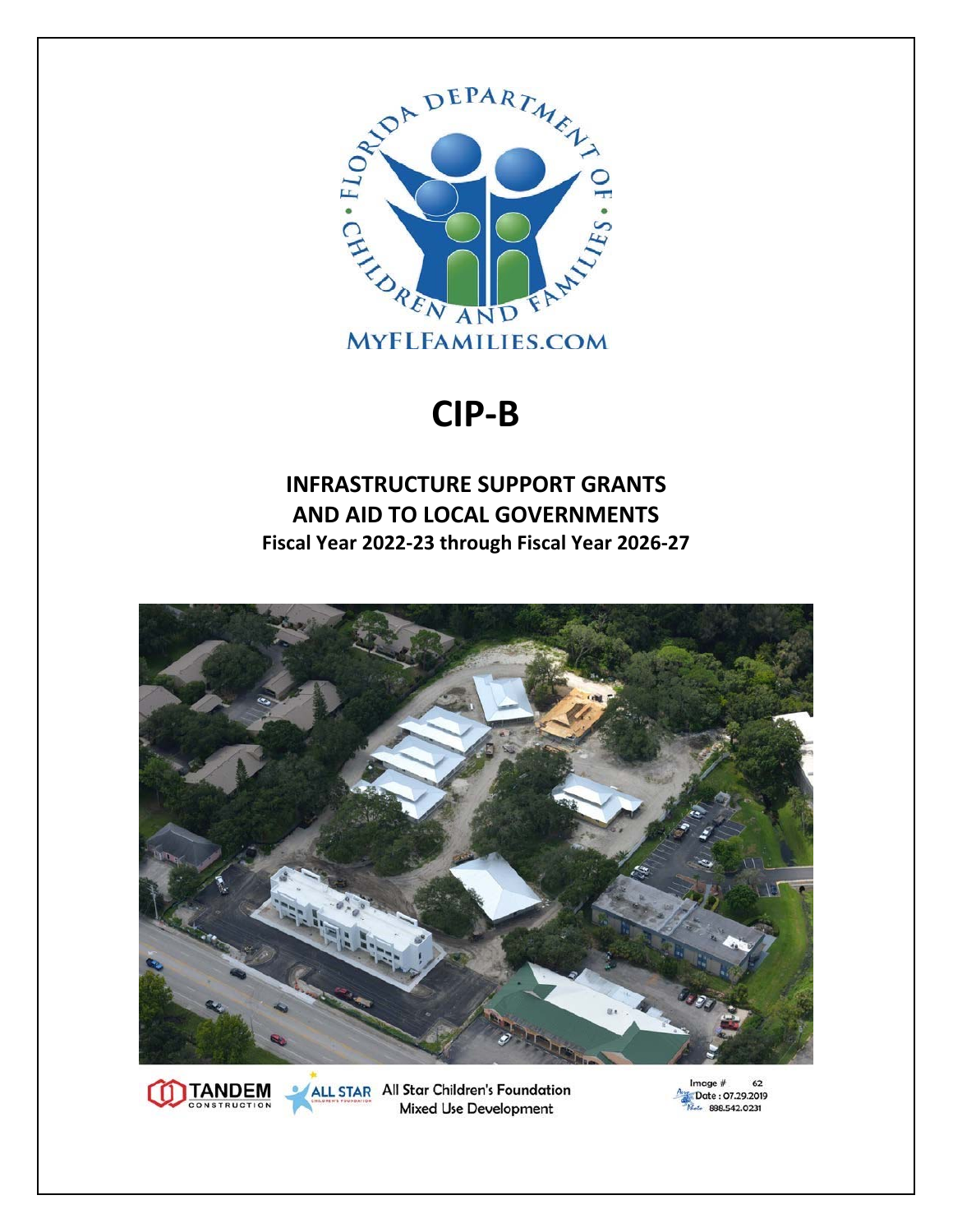## **CIP-B Infrastructure Support Grants and Aid to Local Governments**

|                    | Agency:                                                                                                                                |                                      | Children & Families                                                                                                                                                                                                                                                                                                                                                                                                                                                                                                                                                                                                                                                |              | <b>Appropriation Category:</b>     |                 |                           |                         |
|--------------------|----------------------------------------------------------------------------------------------------------------------------------------|--------------------------------------|--------------------------------------------------------------------------------------------------------------------------------------------------------------------------------------------------------------------------------------------------------------------------------------------------------------------------------------------------------------------------------------------------------------------------------------------------------------------------------------------------------------------------------------------------------------------------------------------------------------------------------------------------------------------|--------------|------------------------------------|-----------------|---------------------------|-------------------------|
|                    |                                                                                                                                        |                                      |                                                                                                                                                                                                                                                                                                                                                                                                                                                                                                                                                                                                                                                                    |              | <b>LAS/PBS Budget Entity Code:</b> |                 |                           |                         |
|                    | Service:                                                                                                                               |                                      |                                                                                                                                                                                                                                                                                                                                                                                                                                                                                                                                                                                                                                                                    |              |                                    |                 |                           |                         |
|                    |                                                                                                                                        |                                      | LRPP NARRATIVE PAGES DESCRIBING GRANTS TO LOCAL GOVERNMENTS                                                                                                                                                                                                                                                                                                                                                                                                                                                                                                                                                                                                        |              |                                    |                 |                           |                         |
| <b>Fund Source</b> |                                                                                                                                        |                                      |                                                                                                                                                                                                                                                                                                                                                                                                                                                                                                                                                                                                                                                                    |              |                                    |                 |                           |                         |
| Abuse.             | In the previous six years, funds have been appropriated for Adult Protection, Children's Mental Health and Mental Health/Substance     |                                      |                                                                                                                                                                                                                                                                                                                                                                                                                                                                                                                                                                                                                                                                    |              |                                    |                 |                           |                         |
| <b>Authority</b>   |                                                                                                                                        |                                      |                                                                                                                                                                                                                                                                                                                                                                                                                                                                                                                                                                                                                                                                    |              |                                    |                 |                           |                         |
|                    |                                                                                                                                        |                                      | The State of Florida, Department of Children and Families, by authority in Chapter 20, 216, 393 and 402, F.S., administers state<br>funds appropriated by the Florida State Legislature. A written agreement is executed by the grantee and approved by the<br>department as to intent, form and legality. In the event of a breach or termination of agreement, the grantee agrees to pay all costs<br>of collection of monies due to the department. Any real property purchased with funds is subject to a lien in favor of the State of<br>Florida. Districts monitor performance of agreement to ensure that the interests of the state are well represented. |              |                                    |                 |                           |                         |
| <b>Funding</b>     |                                                                                                                                        |                                      | FY 2012-2013                                                                                                                                                                                                                                                                                                                                                                                                                                                                                                                                                                                                                                                       | FY 2013-2014 | FY 2014-2015                       |                 | FY 2015-2016 FY 2016-2017 |                         |
| <b>GR</b>          | <b>Historical Funding</b><br>600,000<br>11,280,422<br>8,087,500<br>2,570,000<br>250,000<br><b>DVTF</b><br><b>SSBGTF</b><br><b>TSTF</b> |                                      |                                                                                                                                                                                                                                                                                                                                                                                                                                                                                                                                                                                                                                                                    |              |                                    |                 |                           |                         |
|                    |                                                                                                                                        | <b>Historical Funding</b>            |                                                                                                                                                                                                                                                                                                                                                                                                                                                                                                                                                                                                                                                                    |              |                                    |                 |                           |                         |
|                    |                                                                                                                                        |                                      | FY2017-2018                                                                                                                                                                                                                                                                                                                                                                                                                                                                                                                                                                                                                                                        | FY2018-2019  | FY2019-2020                        | FY2020-2021     | FY2021-2022               |                         |
|                    |                                                                                                                                        | <b>GR</b>                            | 5,300,000                                                                                                                                                                                                                                                                                                                                                                                                                                                                                                                                                                                                                                                          | 3,650,000    | 3,620,000                          | 200,000         | 8,681,230                 |                         |
|                    |                                                                                                                                        | There have been no requests from the | Regions. We anticipate no submittals currently.                                                                                                                                                                                                                                                                                                                                                                                                                                                                                                                                                                                                                    |              |                                    |                 |                           |                         |
| <b>FY</b>          | Line<br><b>Item</b>                                                                                                                    |                                      | <b>Project</b>                                                                                                                                                                                                                                                                                                                                                                                                                                                                                                                                                                                                                                                     |              |                                    | <b>Amount</b>   | Region<br>(Distr)         | <b>Entity</b>           |
| 21-22              | 323A                                                                                                                                   |                                      | Guardians for New Futures Advocacy Center, St Lucie County                                                                                                                                                                                                                                                                                                                                                                                                                                                                                                                                                                                                         |              |                                    | \$<br>1,351,230 | <b>SE</b>                 | <b>Child Protection</b> |
| $21 - 22$          | 374C                                                                                                                                   |                                      | Guidance Care Center, Monroe County                                                                                                                                                                                                                                                                                                                                                                                                                                                                                                                                                                                                                                |              |                                    | \$<br>200,000   | <b>SR</b>                 | Mental Health           |
| $21 - 22$          | 374F                                                                                                                                   |                                      | Lakeland Regional Medical Center, Polk County                                                                                                                                                                                                                                                                                                                                                                                                                                                                                                                                                                                                                      |              |                                    | 1,000,000<br>\$ | SC                        | Mental Health           |
| $21 - 22$          | 356B                                                                                                                                   |                                      | Metropolitan Ministries Campus, Pasco County                                                                                                                                                                                                                                                                                                                                                                                                                                                                                                                                                                                                                       |              |                                    | 5,000,000<br>\$ | SC                        | <b>Homeless</b>         |
| $21 - 22$          |                                                                                                                                        |                                      | 3274B Vincent House, Hernando County                                                                                                                                                                                                                                                                                                                                                                                                                                                                                                                                                                                                                               |              |                                    | 500,000<br>\$   | SC                        | Mental Health           |
| 21-22              | 374E                                                                                                                                   |                                      | South Florida Children's Crisis Stabilization Center, Dade County                                                                                                                                                                                                                                                                                                                                                                                                                                                                                                                                                                                                  |              |                                    | 480,000<br>\$   | <b>SR</b>                 | Mental Health           |
| $21 - 22$          | 374D                                                                                                                                   | <b>Broward County</b>                | The Grove Youth Residential Substance Abuse Treatment Facility,                                                                                                                                                                                                                                                                                                                                                                                                                                                                                                                                                                                                    |              |                                    | \$<br>150,000   | <b>SR</b>                 | <b>Mental Health</b>    |
|                    | <b>FY 21-22 TOTAL</b>                                                                                                                  |                                      |                                                                                                                                                                                                                                                                                                                                                                                                                                                                                                                                                                                                                                                                    |              |                                    | \$8,681,230     |                           |                         |
| $20 - 21$          | 383C                                                                                                                                   |                                      | Lakeland Regional Medical Center, Polk County                                                                                                                                                                                                                                                                                                                                                                                                                                                                                                                                                                                                                      |              |                                    | 200,000<br>\$   | CR                        | <b>Mental Health</b>    |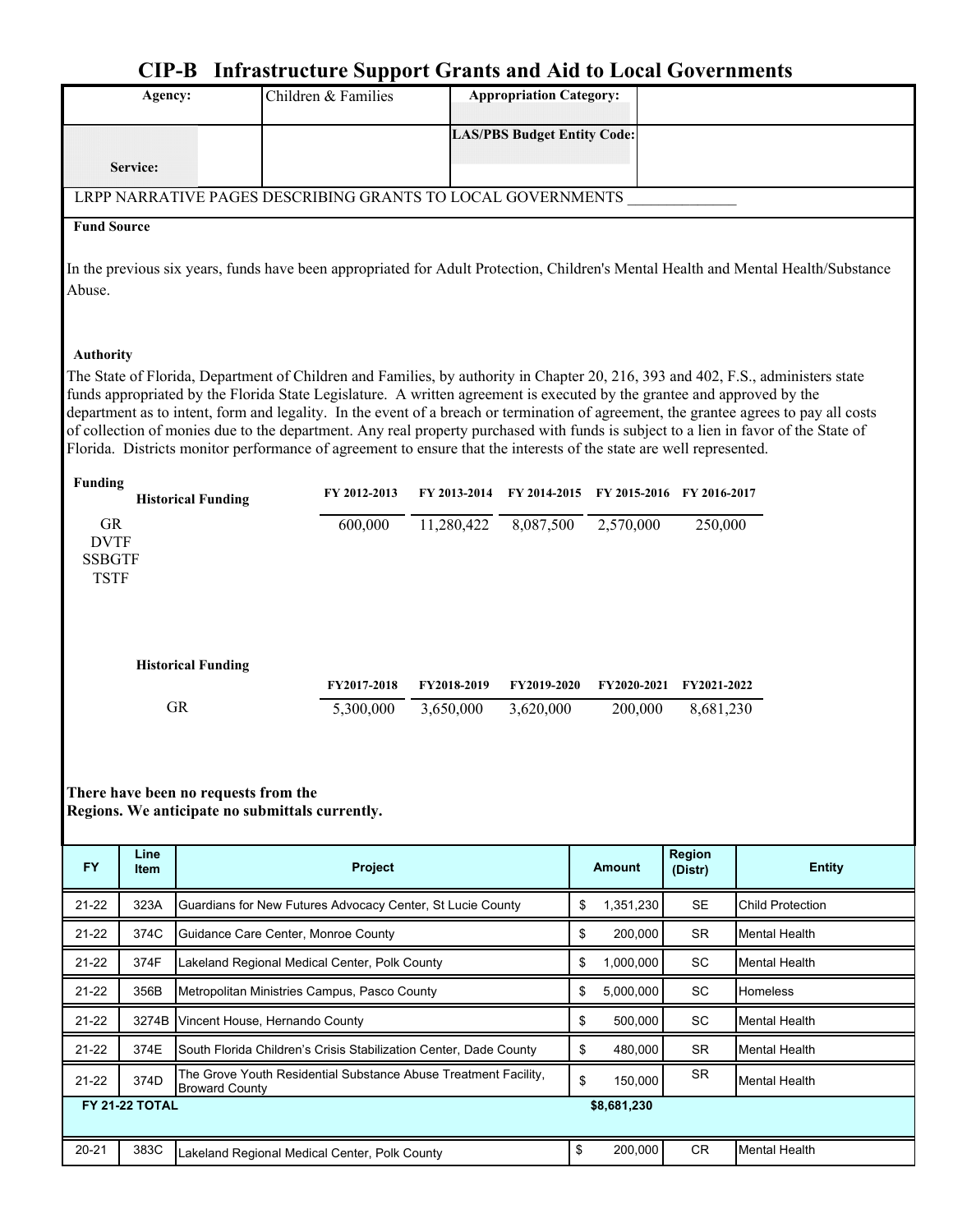|           | \$200,000<br><b>FY 20-21 TOTAL</b> |                                                                                       |    |             |                   |                          |
|-----------|------------------------------------|---------------------------------------------------------------------------------------|----|-------------|-------------------|--------------------------|
| 19-20     | 381A                               | Agape Village Health Center, Miami-Dade County                                        | \$ | 1,000,000   | <b>SR</b>         | <b>Mental Health</b>     |
| 19-20     | 327B                               | All Star Children's Foundation, Sarasota County                                       | \$ | 1,500,000   | SC                | <b>Family Safety</b>     |
| 19-20     | 327E                               | Place of Hope, Palm Beach County                                                      | \$ | 250,000     | <b>SR</b>         | <b>Child Protection</b>  |
| 19-20     | 327D                               | Rethreaded, Inc., Duval County                                                        | \$ | 250,000     | <b>NER</b>        | <b>Child Protection</b>  |
| 19-20     | 327F                               | SailFuture, Pinellas County                                                           | \$ | 100,000     | SC                | <b>Child Protection</b>  |
| 19-20     | 327C                               | The Lifeboat Project, Inc., Orange County                                             | \$ | 20,000      | <b>CR</b>         | <b>Family Safety</b>     |
| 19-20     | 341A                               | Wellpath Facilities (SFSH, TCFTC, SFETC), Broward, Martin and<br>Miami-Dade Counties  | \$ | 500,000     | SER,<br><b>SR</b> | <b>Mental Health</b>     |
|           | FY 19-20 TOTAL                     |                                                                                       |    | \$3,620,000 |                   |                          |
| 18-19     | 380C                               | Agape Village Health Center, Miami-Dade County                                        | \$ | 500,000     | <b>SR</b>         | <b>Mental Health</b>     |
| 18-19     | 380B                               | Lakeland Regional Medical Center, Polk County                                         | \$ | 1,000,000   | <b>CR</b>         | <b>Mental Health</b>     |
| 18-19     | 380A                               | Henderson Behavioral Health, Inc., Broward County                                     | \$ | 500,000     | <b>SER</b>        | <b>Mental Health</b>     |
| 18-19     | 326A                               | Place of Hope Inc., Palm Beach County                                                 | \$ | 1,250,000   | <b>SER</b>        | <b>Child Protection</b>  |
| 18-19     | 326B                               | Citrus Health Network (CHN) Inc., Broward County                                      | \$ | 400,000     | <b>SER</b>        | <b>Child Protection</b>  |
|           | FY 18-19 TOTAL                     |                                                                                       |    | \$3,650,000 |                   |                          |
| $17 - 18$ | 323B                               | Place of Hope Inc., Palm Beach County                                                 | \$ | 2,900,000   | <b>SER</b>        | <b>Child Protection</b>  |
| $17 - 18$ | 323A                               | All Star Children's Foundation Campus of Caring, Sarasota                             | \$ | 2,000,000   | <b>NER</b>        | <b>Familiy Safety</b>    |
| $17 - 18$ | 377A                               | Gateway Community Services Inc., Duval                                                | \$ | 400,000     | <b>SR</b>         | <b>Mental Health</b>     |
|           | <b>FY 17-18 TOTAL</b>              |                                                                                       |    | \$5,300,000 |                   |                          |
| $16 - 17$ | 396C                               | Psycho-Social Rehabilitation Center Inc. d/b/a/ Fellowship House                      | \$ | 250,000     | <b>SR</b>         | Mental Health            |
|           | <b>FY 16-17 TOTAL</b>              |                                                                                       |    | \$250,000   |                   |                          |
| $15 - 16$ | 323A                               | Bridging Freedom, Safe Home Campus for Victims of Sex Trafficking<br>and Exploitation | \$ | 1,000,000   | <b>CR</b>         | <b>Familiy Safety</b>    |
| 15-16     | 377A                               | Youth and Family Alternatives Housing Assistance                                      | \$ | 1,500,000   | <b>CR</b>         | <b>Familiy Safety</b>    |
| $15 - 16$ | 366A                               | Hardee Help's Economic Assistance Center                                              | \$ | 70,000      | CR.               | <b>Familiy Safety</b>    |
|           | <b>FY 15-16 TOTAL</b>              |                                                                                       |    | \$2,570,000 |                   |                          |
| $14 - 15$ | 366A                               | The Centers Inc., Ocala                                                               | \$ | 300,000     | <b>CR</b>         | Children's Mental Health |
| $14 - 15$ | 366B                               | Peace River Center, Bartow                                                            | \$ | 2,000,000   | CR                | <b>Mental Health</b>     |
| $14 - 15$ | 366B                               | Osceola County Triage Center,                                                         | \$ | 400,000     | CR                | Mental Health            |
| $14 - 15$ | 366B                               | Coastal Behavioral Health Care, Sarasota                                              | \$ | 1,250,000   | SC                | Mental Health            |
| $14 - 15$ | 366B                               | Ft. Walton Beach Medical Center, Okaloosa County                                      | \$ | 1,000,000   | <b>NWR</b>        | Mental Health            |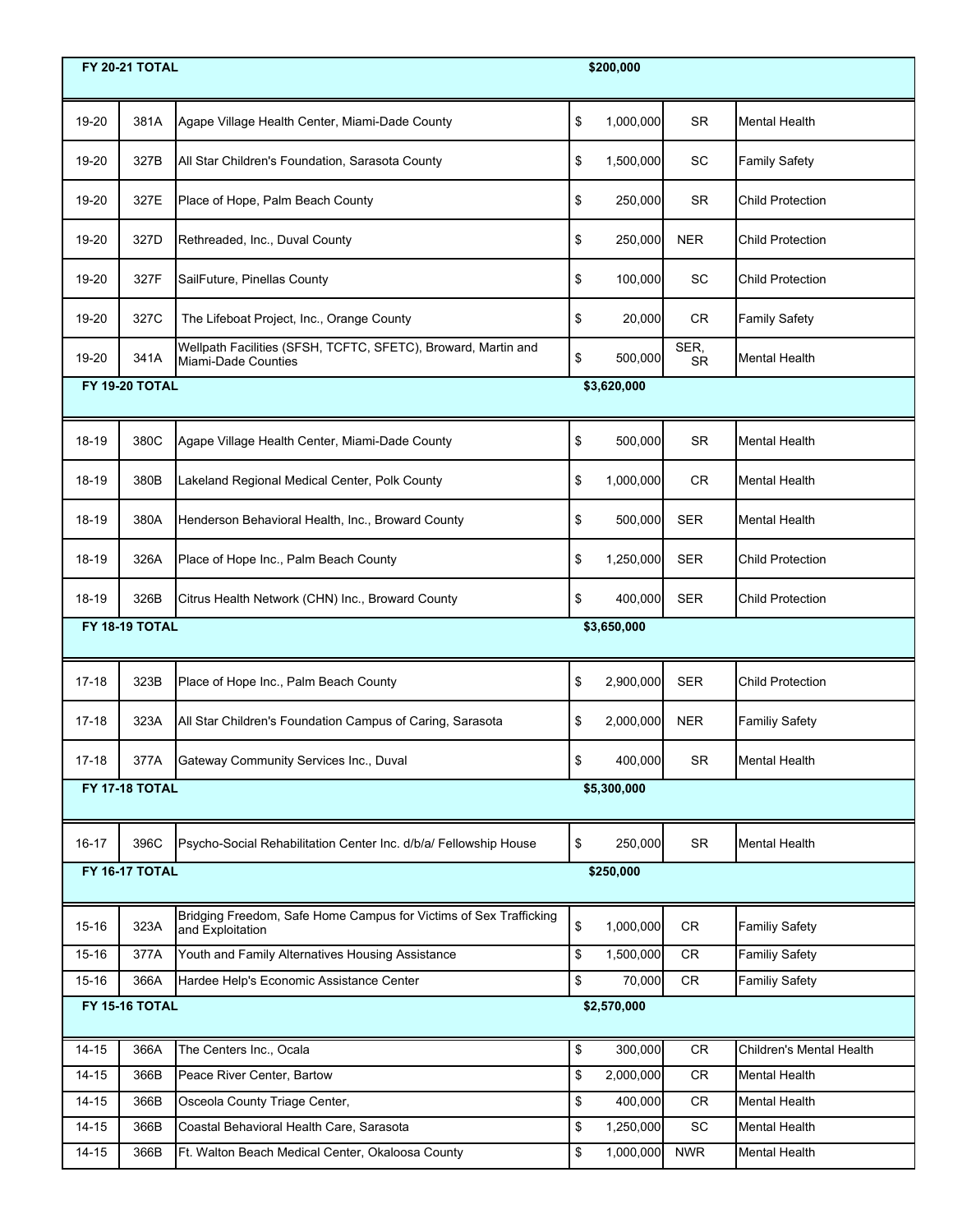| $14 - 15$ | 366C                                  | <b>AGAPE Family Ministries, Miami-Dade County</b>                             | \$ | 137,500       | <b>SR</b>         | <b>Mental Health</b>     |  |  |
|-----------|---------------------------------------|-------------------------------------------------------------------------------|----|---------------|-------------------|--------------------------|--|--|
| $14 - 15$ | 342A                                  | Place of Hope at Haven Campus, Palm Beach County                              | \$ | 2,700,000     | <b>SER</b>        | Children's Mental Health |  |  |
| $14 - 15$ | 396A                                  | Gainesville Correctional Institute Homeless Shelter, Alachua County           | \$ | 300,000       | <b>NER</b>        | Homelessness             |  |  |
|           | <b>FY 14-15 TOTAL</b><br>\$8,087,500  |                                                                               |    |               |                   |                          |  |  |
| $13 - 14$ |                                       | SB1852 Community Action Stops Abuse, St. Petersburg                           | \$ | 2,500,000     | <b>SCR</b>        | <b>Adult Protection</b>  |  |  |
| FY.       | Line<br>Item                          | Project                                                                       |    | <b>Amount</b> | Region<br>(Distr) | <b>Entity</b>            |  |  |
| 13-14     |                                       | SB1852 Abuse Counseling and Treatment, Ft. Myers                              | \$ | 239,707       | <b>SCR</b>        | <b>Adult Protection</b>  |  |  |
| $13 - 14$ |                                       | SB1852 Aid to Victims of Domestic Abuse, Delray Beach                         | \$ | 582,540       | <b>SER</b>        | <b>Adult Protection</b>  |  |  |
| $13 - 14$ |                                       | SB1852 Another Way, Lake City                                                 | \$ | 1,230,315     | <b>NER</b>        | <b>Adult Protection</b>  |  |  |
| 13-14     |                                       | SB1852 Hubbard House, Jacksonville                                            | \$ | 894,354       | <b>NER</b>        | <b>Adult Protection</b>  |  |  |
| $13 - 14$ |                                       | SB1852 Lee Conlee House, Palatka                                              | \$ | 202,960       | <b>NER</b>        | <b>Adult Protection</b>  |  |  |
| 13-14     |                                       | SB1852 Peaceful Paths, Gainesville                                            | \$ | 3,000,000     | <b>NER</b>        | <b>Adult Protection</b>  |  |  |
| $13 - 14$ |                                       | SB1852 SafeSpace, Stuart                                                      | \$ | 438,376       | <b>CR</b>         | <b>Adult Protection</b>  |  |  |
| 13-14     |                                       | SB1852 Safety Shelter of St. Johns County, St. Augustine                      | \$ | 86,182        | <b>NER</b>        | <b>Adult Protection</b>  |  |  |
| 13-14     |                                       | SB1852 Shelter House, Ft. Walton Beach                                        | \$ | 286,076       | <b>MWR</b>        | <b>Adult Protection</b>  |  |  |
| $13 - 14$ |                                       | SB1852 The Spring of Tampa Bay, Inc. - Hillsborough                           | \$ | 539,490       | <b>SCR</b>        | <b>Adult Protection</b>  |  |  |
| $13 - 14$ | 360A                                  | Place of Hope at the Haven Campus, Palm Beach                                 | \$ | 1,280,422     | <b>SER</b>        | Children's Mental Health |  |  |
|           | <b>FY 13-14 TOTAL</b><br>\$11,280,422 |                                                                               |    |               |                   |                          |  |  |
| $12 - 13$ | 360A                                  | Children's Mental Health Center w/Devereux, Brevard                           | \$ | 600,000       | CR                | Children's Mental Health |  |  |
|           | <b>FY 12-13 TOTAL</b>                 |                                                                               |    | \$600,000     |                   |                          |  |  |
|           | <b>FY 11-12 TOTAL</b>                 |                                                                               |    | \$0           |                   |                          |  |  |
|           | <b>FY 10-11 TOTAL</b>                 |                                                                               |    | \$0           |                   |                          |  |  |
|           | FY 09-10 TOTAL                        |                                                                               |    | \$0           |                   |                          |  |  |
|           |                                       |                                                                               |    |               |                   |                          |  |  |
| 08-09     | 340                                   | Harbor House of Central Florida, Orlando                                      | \$ | 359,042       | 07                | <b>Adult Protection</b>  |  |  |
| 08-09     | 340                                   | Women in Distress, Fort Lauderdale                                            | \$ | 939,627       | 10                | <b>Adult Protection</b>  |  |  |
| 08-09     | 340                                   | Citrus County Abuse Shelter (CASA), Inverness                                 | \$ | 261,966       | 13                | <b>Adult Protection</b>  |  |  |
| 08-09     | 340                                   | Creative Services, Ocala                                                      | \$ | 66,160        | 13                | <b>Adult Protection</b>  |  |  |
| 08-09     | 340                                   | Haven of Lake and Sumter, Leesburg                                            | \$ | 324,651       | 13                | <b>Adult Protection</b>  |  |  |
| 08-09     | 340                                   | <b>HOPE Family Services, Bradenton</b>                                        | \$ | 1,048,554     | 23                | <b>Adult Protection</b>  |  |  |
|           | FY 08-09 TOTAL                        |                                                                               |    | \$3,000,000   |                   |                          |  |  |
| 07-08     | 395                                   | Emergency 30-Bed Children's Crisis Unit                                       | \$ | 500,000       | 15                | Children's Mental Health |  |  |
| 07-08     | 415A                                  | Adolescent Residential Substance Abuse Treatment Facility - Citrus,<br>Marion | \$ | 1,250,000     | 13                | Substance Abuse          |  |  |
| 07-08     | 415A                                  | Village Residential Kitchen Improvement Project - Miami-Dade                  | \$ | 520,000       | 11                | Substance Abuse          |  |  |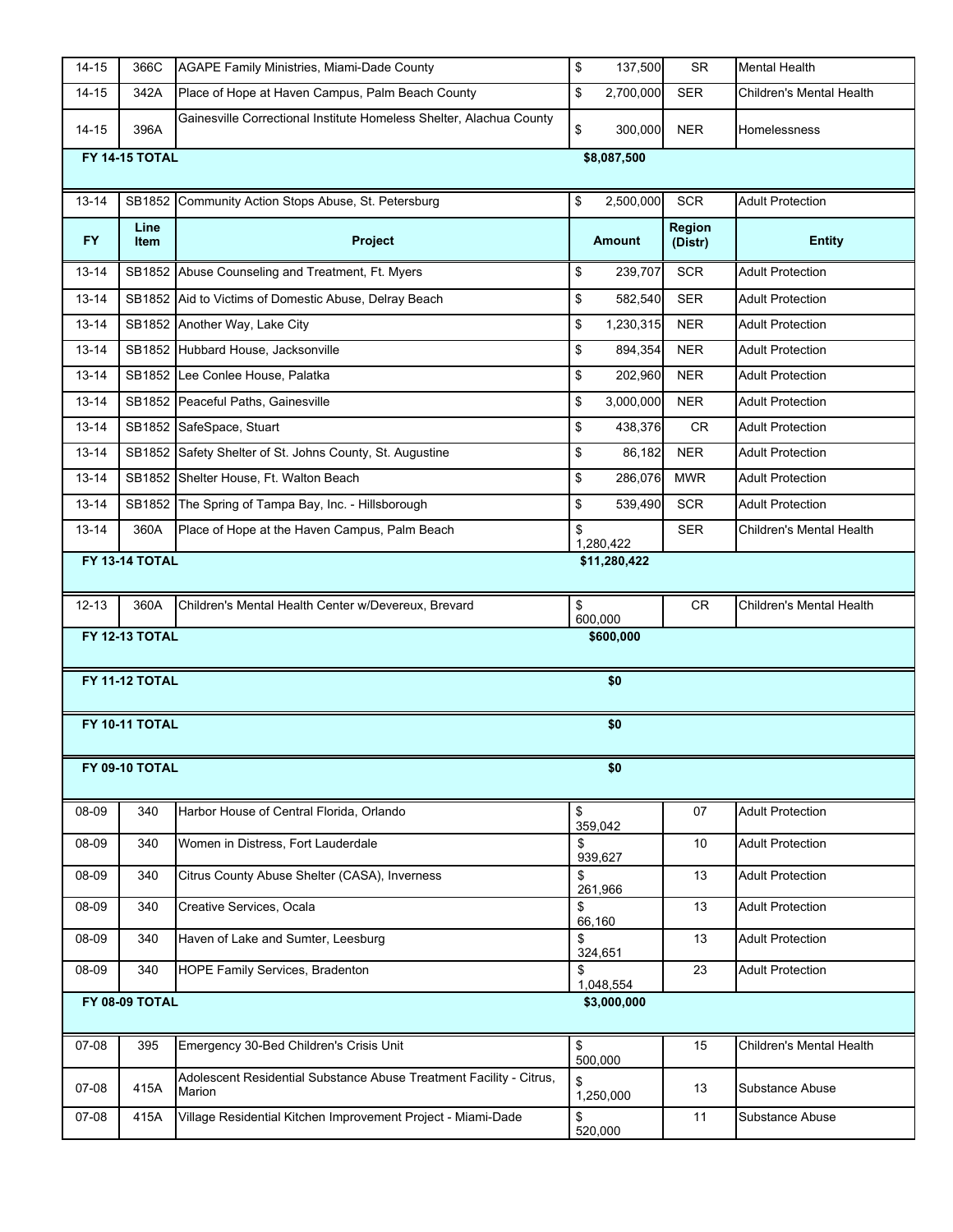|       | <b>FY 07-08 TOTAL</b> |                                                           | \$2,270,000     |    |                         |
|-------|-----------------------|-----------------------------------------------------------|-----------------|----|-------------------------|
| 06-07 | 345                   | Community Action Stops Abuse, St. Petersburg              | \$<br>23,000    | 23 | <b>Adult Protection</b> |
| 06-07 | 345                   | Domestic Abuse Shelter, Marathon                          | \$<br>172,550   | 11 | <b>Adult Protection</b> |
| 06-07 | 345                   | Help Now, Kissimmee                                       | \$<br>187,938   | 07 | <b>Adult Protection</b> |
| 06-07 | 345                   | Hubbard House, Jacksonville                               | \$<br>553,540   | 04 | <b>Adult Protection</b> |
| 06-07 | 345                   | Martha's House, Okeechobee                                | \$<br>290,283   | 15 | <b>Adult Protection</b> |
| 06-07 | 345                   | Micah's Place, Fernandina Beach                           | \$<br>17,248    | 04 | <b>Adult Protection</b> |
| 06-07 | 345                   | Peace River Center, Bartow/Sebring                        | \$<br>18,835    | 14 | <b>Adult Protection</b> |
| 06-07 | 345                   | Peaceful Paths, Gainesville                               | \$<br>1,056,000 | 03 | <b>Adult Protection</b> |
| 06-07 | 345                   | Refugee House, Tallahassee                                | \$<br>116,747   | 02 | <b>Adult Protection</b> |
| 06-07 | 345                   | Safehouse of Seminole, Sanford                            | \$<br>196,800   | 07 | <b>Adult Protection</b> |
| 06-07 | 345                   | Safes pace, Ft. Pierce                                    | \$<br>795,168   | 15 | <b>Adult Protection</b> |
| 06-07 | 345                   | Safety Shelter of St. John's/Betty Griffin, St. Augustine | \$<br>409,762   | 04 | <b>Adult Protection</b> |
| 06-07 | 345                   | Salvation Army of Brevard County, Cocoa                   | \$<br>304,481   | 07 | <b>Adult Protection</b> |
| 06-07 | 345                   | Shelter for Abuse Women & Children, Naples                | \$<br>758,258   | 08 | <b>Adult Protection</b> |
| 06-07 | 345                   | Serene Harbor, Palm Bay                                   | \$<br>536,586   | 07 | <b>Adult Protection</b> |
| 06-07 | 345                   | Sunrise of Pasco County, Dade City                        | \$<br>62,804    | 23 | <b>Adult Protection</b> |

| <b>FY</b> | Line<br><b>Item</b>   | Project                                                                                                                                                                                                                                                                        | Amount          | Region<br>(Distr) | <b>Entity</b>                        |
|-----------|-----------------------|--------------------------------------------------------------------------------------------------------------------------------------------------------------------------------------------------------------------------------------------------------------------------------|-----------------|-------------------|--------------------------------------|
| 06-07     | 393A                  | Mental Health/Substance Abuse Facilities from Social Services<br>Block Grant Trust Fund made available to address 2005 hurricane<br>impacts - emergency 30-bed children's crisis unit - Indian River,<br>Martin, Okeechobee, St. Lucie - New Horizons of the Treasure<br>Coast | \$<br>1,000,000 | 15                | Children's Mental Health<br>Services |
|           | <b>FY 06-07 TOTAL</b> |                                                                                                                                                                                                                                                                                | \$6,500,000     |                   |                                      |
| 05-06     | 284                   | Emergency Shelter and Transitional Housing from General Revenue Fund                                                                                                                                                                                                           |                 |                   |                                      |
| 05-06     | 284                   | Lee Conlee House, Palatka                                                                                                                                                                                                                                                      | 304,490         | 03                | <b>Adult Protection</b>              |
| 05-06     | 284                   | Safes pace, Fort Pierce                                                                                                                                                                                                                                                        | 195,510         | 15                | <b>Adult Protection</b>              |
|           | <b>FY 05-06 TOTAL</b> |                                                                                                                                                                                                                                                                                | \$500,000       |                   |                                      |
| 04-05     | 292                   | Emergency Shelter and Transitional Housing from Domestic Violence Trust Fund                                                                                                                                                                                                   |                 |                   |                                      |
| $04 - 05$ | 292                   | Center for Abuse & Rape Emergencies (C.A.R.E.) - Charlotte<br>County                                                                                                                                                                                                           | 50,133          | 8                 | <b>Adult Protection</b>              |
| 04-05     | 292                   | Community Action Stops Abuse, St. Petersburg                                                                                                                                                                                                                                   | 127,401         | 23                | <b>Adult Protection</b>              |
| $04 - 05$ | 292                   | Citrus County Abuse Shelter, Inverness                                                                                                                                                                                                                                         | 883,199         | 13                | <b>Adult Protection</b>              |
| 04-05     | 292                   | Dawn Center - Hernando County - Brooksville                                                                                                                                                                                                                                    | 116,575         | 13                | <b>Adult Protection</b>              |
| 04-05     | 292                   | Family Life Center, Bunnell                                                                                                                                                                                                                                                    | 235,000         | 12                | <b>Adult Protection</b>              |
| 04-05     | 292                   | FavorHouse of NW FL, Pensacola                                                                                                                                                                                                                                                 | 71,337          | $\mathbf{1}$      | <b>Adult Protection</b>              |
| 04-05     | 292                   | HOPE Family Services, Bradenton                                                                                                                                                                                                                                                | 371,300         | 23                | <b>Adult Protection</b>              |
| 04-05     | 292                   | Peace River Center, Bartow/Sebring                                                                                                                                                                                                                                             | 22,596.20       | 14                | <b>Adult Protection</b>              |
| 04-05     | 292                   | The Haven of Religious Community Services, Clearwater                                                                                                                                                                                                                          | 9,604.80        | 23                | <b>Adult Protection</b>              |
| 04-05     | 292                   | Domestic Abuse Council, Daytona Beach                                                                                                                                                                                                                                          | 87,033          | 12                | <b>Adult Protection</b>              |
| 04-05     | 292                   | Serene Harbor, Palm Bay                                                                                                                                                                                                                                                        | 651,240         | $\overline{7}$    | <b>Adult Protection</b>              |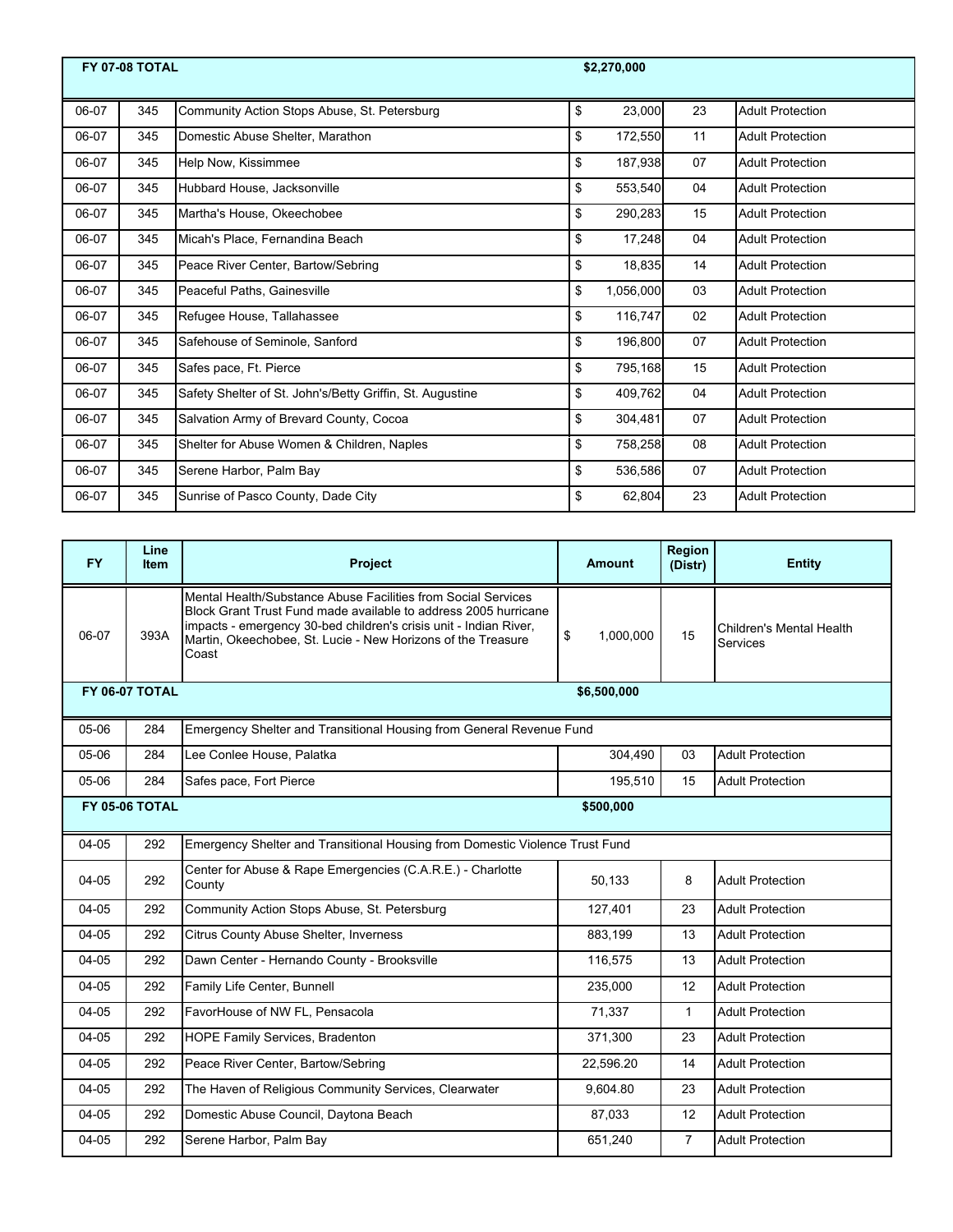| 04-05   | 292                           | Shelter House, Ft. Walton Beach                                                                                                                                                                                                                                                                                                                                                                           | 27,741  | $\mathbf{1}$   | <b>Adult Protection</b> |  |  |  |
|---------|-------------------------------|-----------------------------------------------------------------------------------------------------------------------------------------------------------------------------------------------------------------------------------------------------------------------------------------------------------------------------------------------------------------------------------------------------------|---------|----------------|-------------------------|--|--|--|
| 04-05   | 292                           | Safe Place and Rape Crisis Center of Sarasota (SPARCC)                                                                                                                                                                                                                                                                                                                                                    | 470,000 | 23             | <b>Adult Protection</b> |  |  |  |
| 04-05   | 292                           | Safety Shelter of St. John's/Betty Griffin, St. Augustine                                                                                                                                                                                                                                                                                                                                                 | 564,000 | 4              | <b>Adult Protection</b> |  |  |  |
| 04-05   | 292                           | Sunrise of Pasco County, Dade City                                                                                                                                                                                                                                                                                                                                                                        | 157,581 | 23             | <b>Adult Protection</b> |  |  |  |
| 04-05   | 292                           | Vivid Visions, Live Oak                                                                                                                                                                                                                                                                                                                                                                                   | 155,259 | 3              | <b>Adult Protection</b> |  |  |  |
|         | FY 04-05 TOTAL<br>\$4,000,000 |                                                                                                                                                                                                                                                                                                                                                                                                           |         |                |                         |  |  |  |
|         | FY 03-04 TOTAL                |                                                                                                                                                                                                                                                                                                                                                                                                           | \$0     |                |                         |  |  |  |
| 02-03   | 311                           | Emergency shelter and transitional housing for construction, renovation and maintenance of certified domestic violence centers<br>to fund all or part of any unpaid cost associated with a construction project that is either totally or partially completed as long as<br>the project meets the criteria for participating in the program as set forth in section 39.9055, F.S. \$4,000,000 as follows: |         |                |                         |  |  |  |
| $02-03$ | 311                           | Salvation Army Domestic Violence/Rape Crisis Program - Bay<br>County                                                                                                                                                                                                                                                                                                                                      | 471,245 | 2              | <b>Adult Protection</b> |  |  |  |
| $02-03$ | 311                           | Another Way - Levy County                                                                                                                                                                                                                                                                                                                                                                                 | 787,925 | 3              | <b>Adult Protection</b> |  |  |  |
| 02-03   | 311                           | Quigley House - Clay County                                                                                                                                                                                                                                                                                                                                                                               | 11,439  | $\overline{4}$ | <b>Adult Protection</b> |  |  |  |
| $02-03$ | 311                           | Hubbard House - Duval County                                                                                                                                                                                                                                                                                                                                                                              | 27,949  | $\overline{4}$ | <b>Adult Protection</b> |  |  |  |
| 02-03   | 311                           | Safe House - Seminole County                                                                                                                                                                                                                                                                                                                                                                              | 801,120 | $\overline{7}$ | <b>Adult Protection</b> |  |  |  |
| $02-03$ | 311                           | Salvation Army Domestic Violence Program - Brevard County                                                                                                                                                                                                                                                                                                                                                 | 787,890 | $\overline{7}$ | <b>Adult Protection</b> |  |  |  |
| $02-03$ | 311                           | Harbor House - Orange County                                                                                                                                                                                                                                                                                                                                                                              | 172,246 | $\overline{7}$ | <b>Adult Protection</b> |  |  |  |
| 02-03   | 311                           | Center for Abuse & Rape Emergencies (C.A.R.E.) - Charlotte<br>County                                                                                                                                                                                                                                                                                                                                      | 191,021 | 8              | <b>Adult Protection</b> |  |  |  |
| 02-03   | 311                           | Miami-Dade Advocates for Victims - Dade County                                                                                                                                                                                                                                                                                                                                                            | 303,951 | 11             | <b>Adult Protection</b> |  |  |  |
| $02-03$ | 311                           | Domestic Abuse Shelter - Monroe County                                                                                                                                                                                                                                                                                                                                                                    | 28,270  | 11             | <b>Adult Protection</b> |  |  |  |
| 02-03   | 311                           | Dawn Center - Hernando County                                                                                                                                                                                                                                                                                                                                                                             | 179,650 | 13             | <b>Adult Protection</b> |  |  |  |
| 02-03   | 311                           | Peace River Center - Polk County                                                                                                                                                                                                                                                                                                                                                                          | 21,736  | 14             | <b>Adult Protection</b> |  |  |  |
| $02-03$ | 311                           | Safe Space, Inc. - St. Lucie County                                                                                                                                                                                                                                                                                                                                                                       | 173,904 | 15             | <b>Adult Protection</b> |  |  |  |

| <b>FY</b> | Line<br><b>Item</b>           | <b>Project</b>                                                                                                                                                                                                     | <b>Amount</b> | Region<br>(Distr) | <b>Entity</b>           |  |  |
|-----------|-------------------------------|--------------------------------------------------------------------------------------------------------------------------------------------------------------------------------------------------------------------|---------------|-------------------|-------------------------|--|--|
| $02 - 03$ | 311                           | Sunrise - Pasco County                                                                                                                                                                                             | 41,654        | 23                | <b>Adult Protection</b> |  |  |
|           | FY 02-03 TOTAL<br>\$4,000,000 |                                                                                                                                                                                                                    |               |                   |                         |  |  |
| $01 - 02$ | 339                           | Emergency shelter and transitional housing for construction, renovation and maintenance of certified domestic violence centers<br>in accordance of the provisions of section 39.9055, F.S. \$2 million as follows: |               |                   |                         |  |  |
| $01 - 02$ | 339                           | Shelter for Abuse Women, Naples                                                                                                                                                                                    | 8,034         | 8                 | <b>Adult Protection</b> |  |  |
| $01 - 02$ | 339                           | Peace River Center, Bartow                                                                                                                                                                                         | 17,575        | 14                | <b>Adult Protection</b> |  |  |
| $01 - 02$ | 339                           | Haven of Lake and Sumter Counties, Leesburg                                                                                                                                                                        | 111,536       | 13                | <b>Adult Protection</b> |  |  |
| $01-02$   | 339                           | Peaceful Paths Domestic Abuse Network, Gainesville                                                                                                                                                                 | 275,049       | 3                 | <b>Adult Protection</b> |  |  |
| $01 - 02$ | 339                           | FavorHouse of NW FL, Pensacola                                                                                                                                                                                     | 24,500        | 1                 | <b>Adult Protection</b> |  |  |
| $01-02$   | 339                           | Domestic Abuse Council, Daytona Beach                                                                                                                                                                              | 475,000       | 12                | <b>Adult Protection</b> |  |  |
| $01-02$   | 339                           | Refuge House, Tallahassee                                                                                                                                                                                          | 475,000       | $\overline{2}$    | <b>Adult Protection</b> |  |  |
| $01-02$   | 339                           | Shelter House, Ft. Walton Beach                                                                                                                                                                                    | 91,984        | $\mathbf{1}$      | <b>Adult Protection</b> |  |  |
| $01-02$   | 339                           | Domestic Abuse Shelter, Marathon Shores                                                                                                                                                                            | 41,753        | 11                | <b>Adult Protection</b> |  |  |
| $01 - 02$ | 339                           | Safety Shelter of St. John's County, St. Augustine                                                                                                                                                                 | 433,693       | 4                 | <b>Adult Protection</b> |  |  |
| $01 - 02$ | 339                           | Sunrise of Pasco County, Dade City                                                                                                                                                                                 | 45,876        | 23                | <b>Adult Protection</b> |  |  |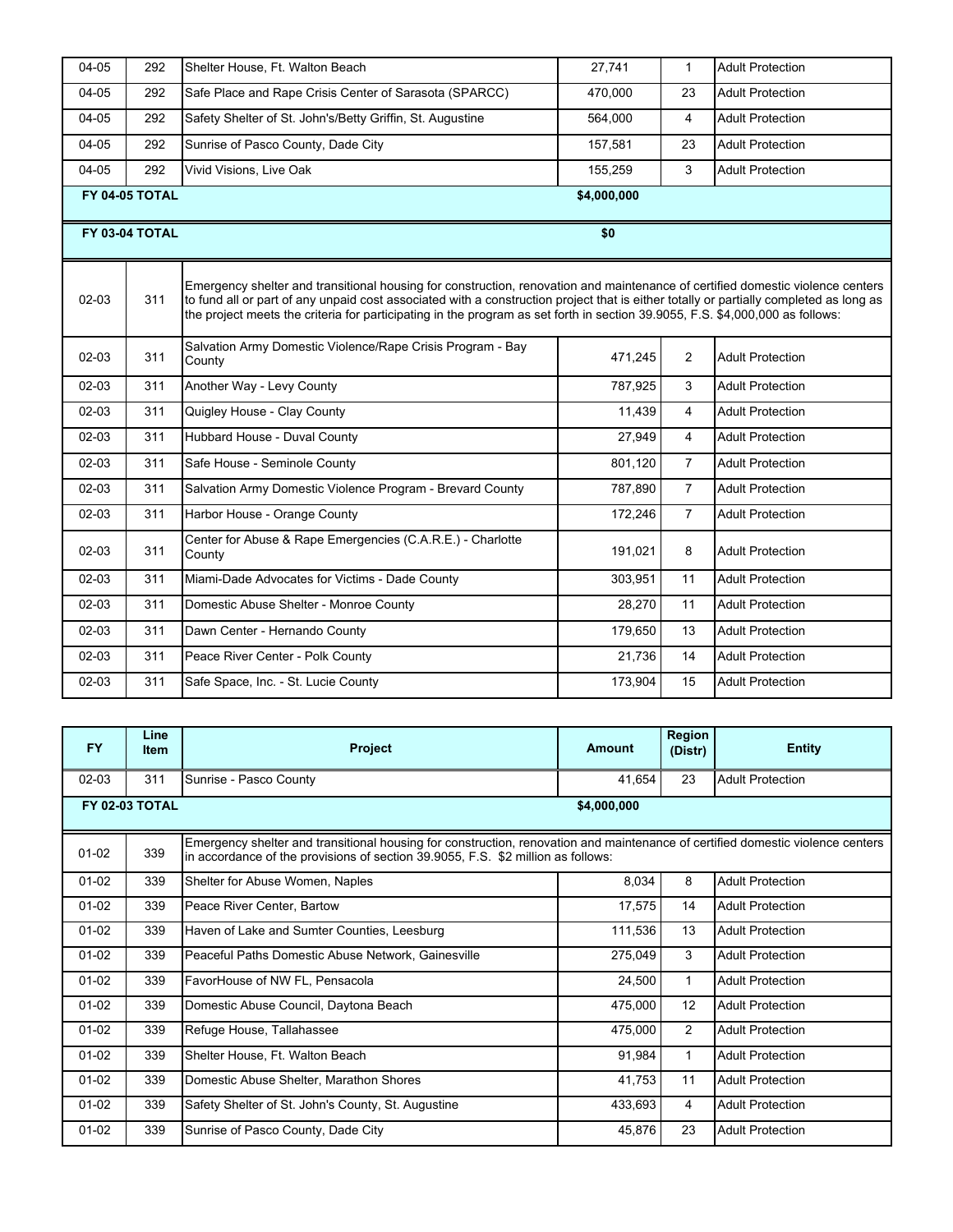|           | <b>FY 01-02 TOTAL</b><br>\$2,000,000                                                                                                                                                                                                                                                          |                                                                                                           |             |                |                           |  |  |
|-----------|-----------------------------------------------------------------------------------------------------------------------------------------------------------------------------------------------------------------------------------------------------------------------------------------------|-----------------------------------------------------------------------------------------------------------|-------------|----------------|---------------------------|--|--|
| $00 - 01$ | Competitive grants to domestic violence centers for repairs and renovations to emergency shelters. 10 percent local match is<br>required. In-kind match is allowable & the department shall develop criteria governing grant application & review process. \$2<br>302A<br>million as follows: |                                                                                                           |             |                |                           |  |  |
| $00 - 01$ | 302A                                                                                                                                                                                                                                                                                          | The Spring, Tampa                                                                                         | 190,000     | 23             | <b>Adult Protection</b>   |  |  |
| $00 - 01$ | 302A                                                                                                                                                                                                                                                                                          | The Haven of Religious Community, Clearwater                                                              | 223,715     | 23             | <b>Adult Protection</b>   |  |  |
| $00 - 01$ | 302A                                                                                                                                                                                                                                                                                          | Women in Distress of Broward County, Ft. Lauderdale                                                       | 359,319     | 10             | <b>Adult Protection</b>   |  |  |
| $00 - 01$ | 302A                                                                                                                                                                                                                                                                                          | Shelter for Abused Women, Naples                                                                          | 823,216     | 8              | <b>Adult Protection</b>   |  |  |
| $00 - 01$ | 302A                                                                                                                                                                                                                                                                                          | Aid to Victims of Domestic Abuse, Delray Beach                                                            | 166,250     | 9              | <b>Adult Protection</b>   |  |  |
| $00 - 01$ | 302A                                                                                                                                                                                                                                                                                          | Abuse Counseling and Treatment, Ft. Myers                                                                 | 237,500     | 8              | <b>Adult Protection</b>   |  |  |
| $00 - 01$ | 325B                                                                                                                                                                                                                                                                                          | Children's Advocacy Center - Relocation Hillsborough County                                               | 125,000     | 6              | <b>Adult Protection</b>   |  |  |
| $00 - 01$ | 325B                                                                                                                                                                                                                                                                                          | HIS House Dawn & Horizon on Landmark Learning - Dade County                                               | 250,000     | 11             | <b>Adult Protection</b>   |  |  |
| $00 - 01$ | 347A                                                                                                                                                                                                                                                                                          | Easter Seals Building - Volusia County                                                                    | 325.000     | 12             | Persons with Disabilities |  |  |
| $00 - 01$ | 369A                                                                                                                                                                                                                                                                                          | Hillsborough County Crisis Center                                                                         | 500,000     | 6              | <b>Mental Health</b>      |  |  |
| $00 - 01$ | 398A                                                                                                                                                                                                                                                                                          | Specialized Treatment, Education and Prevention Services, Inc.<br>(STEPS) - Orange County                 | 150,000     | $\overline{7}$ | Substance Abuse           |  |  |
|           | FY 00-01 TOTAL                                                                                                                                                                                                                                                                                |                                                                                                           | \$3,350,000 |                |                           |  |  |
| 99-00     | 356C                                                                                                                                                                                                                                                                                          | Village Families in Transition Program Dormitory Project - Dade<br>County                                 | 869,400     | 11             | Substance Abuse           |  |  |
| 99-00     | 356C                                                                                                                                                                                                                                                                                          | STEPS, Inc. Expansion - Orange County Women's Residential<br>Treatment Level III Substance Abuse Facility | 150,000     | $\overline{7}$ | <b>Mental Health</b>      |  |  |
| 99-00     | 356C                                                                                                                                                                                                                                                                                          | Manatee Glens' Adult Recovery Center - Manatee County                                                     | 100,000     | 6              | <b>Mental Health</b>      |  |  |
| 99-00     | 356C                                                                                                                                                                                                                                                                                          | Community Outreach Services, Inc. - Volusia County                                                        | 275,000     | 12             | Substance Abuse           |  |  |
| 99-00     | 356C                                                                                                                                                                                                                                                                                          | Mental Health Center of Jacksonville, Inc.                                                                | 169,182     | $\overline{4}$ | Substance Abuse           |  |  |
| 99-00     | 356C                                                                                                                                                                                                                                                                                          | Ruth Cooper Center - Adult CSU - Lee County                                                               | 750,000     | 8              | <b>Mental Health</b>      |  |  |
| 99-00     | 356C                                                                                                                                                                                                                                                                                          | Lock Towns CMHC, Inc. - Capital Repairs at South Florida State<br>Hospital - REVERTED                     | 600,000     | 11             | <b>Mental Health</b>      |  |  |
| 99-00     | 356C                                                                                                                                                                                                                                                                                          | New Horizons Land Acquisition - Treasure Coast                                                            | 500,000     | 15             | <b>Mental Health</b>      |  |  |
| 99-00     | 356C                                                                                                                                                                                                                                                                                          | Douglas Gardens CMHC - REVERTED                                                                           | 250.000     | 11             | Substance Abuse           |  |  |
| 99-00     | 356C                                                                                                                                                                                                                                                                                          | Family Emergency Treatment Center - Manatee County                                                        | 750,000     | 6              | <b>Mental Health</b>      |  |  |
| 99-00     | 356C                                                                                                                                                                                                                                                                                          | Seminole County Detoxification and Treatment Center                                                       | 300,000     | $\overline{7}$ | <b>Mental Health</b>      |  |  |
| 99-00     | 356C                                                                                                                                                                                                                                                                                          | Hillsborough County Crisis Center                                                                         | 25,000      | 6              | <b>Mental Health</b>      |  |  |
| 99-00     | 356C                                                                                                                                                                                                                                                                                          | Community Rehabilitation Center in Duval County                                                           | 100,000     | 4              | <b>Mental Health</b>      |  |  |

| <b>FY</b> | Line<br>Item | <b>Project</b>                                                                 | Amount    | Region<br>(Distr) | <b>Entity</b>                 |
|-----------|--------------|--------------------------------------------------------------------------------|-----------|-------------------|-------------------------------|
| 99-00     | 375D         | David Posnack-JAFCO Jewish Children's Village - Broward                        | 1.000.000 | 10                | <b>Family Safety</b>          |
| 99-00     | 375D         | Children's Home Society Independent Living Group Home for Girls<br>- St. Lucie | 250.000   | 15                | <b>Family Safety</b>          |
| 99-00     | 375D         | Children's Advocacy Center of Okaloosa County                                  | 100.000   |                   | <b>Family Safety</b>          |
| 99-00     | 375E         | Domestic Violence Shelters for Abused Women in Collier County                  | 500.000   | 8                 | <b>Family Safety</b>          |
| 99-00     | 375F         | Salvation Army Child Day Care Center - Manatee County                          | 300.000   | 6                 | <b>Family Safety</b>          |
| 99-00     | 375F         | TOTS, Inc. Day Care Center - Manatee County                                    | 300.000   | 6                 | <b>Family Safety</b>          |
| 99-00     | 390B         | Easter Seals Building Project - Volusia County                                 | 200.000   | 12                | <b>Developmental Services</b> |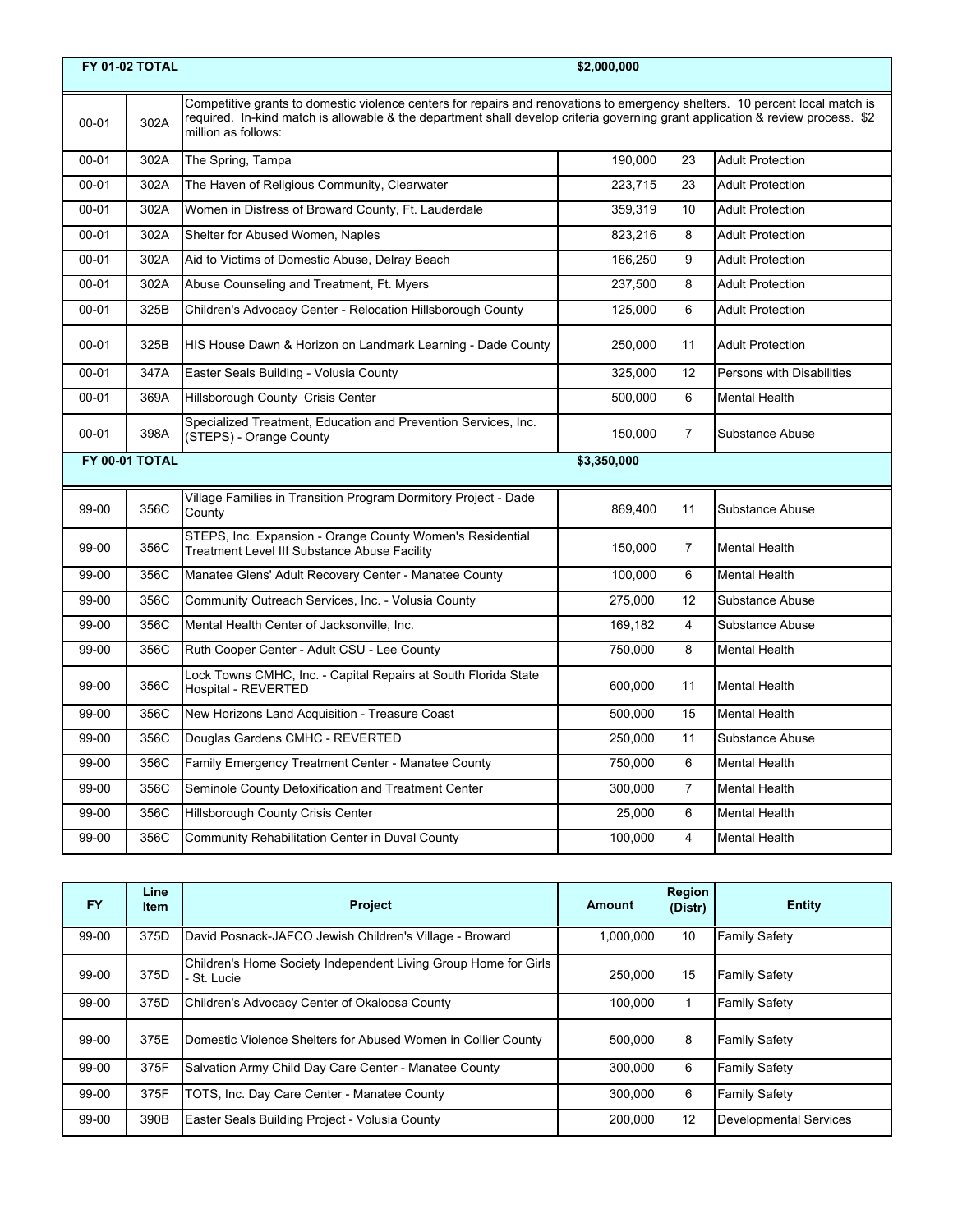| 99-00          | 390B           | Manatee Association for Retarded Citizens, Inc. - Manatee County<br>\$643,086 REVERTED                                                                            | 1,200,000   | 6  | <b>Developmental Services</b> |
|----------------|----------------|-------------------------------------------------------------------------------------------------------------------------------------------------------------------|-------------|----|-------------------------------|
| 99-00          | 390B           | St. Johns Association of Retarded Citizens                                                                                                                        | 250,000     | 4  | <b>Developmental Services</b> |
| 99-00          | 404A           | Gulf Coast Community Care Homeless Shelter - Pasco County                                                                                                         | 200,000     | 5  | <b>Developmental Services</b> |
| 99-00          | 404A           | In the Pines, South - Palm Beach                                                                                                                                  | 500.000     | 9  | Economic Self-Sufficiency     |
|                | FY 99-00 TOTAL |                                                                                                                                                                   | \$9,638,582 |    |                               |
| 98-99          | 359            | Ruth Cooper Crisis Stabilization Unit in Lee County for Operational<br><b>Mental Health Services</b>                                                              | 250,000     | 8  | <b>Mental Health</b>          |
| 98-99          | 361            | David Lawrence Detoxification Center in Collier County for<br><b>Operational Substance Abuse Services</b>                                                         | 200,000     | 8  | <b>Mental Health</b>          |
| 98-99          | 368B           | Children's Crisis Stabilization Unit - Ruth Cooper Center                                                                                                         | 250,000     | 8  | <b>Mental Health</b>          |
| 98-99          | 368C           | Drop In Centers - Our House Network - Purchase a Van                                                                                                              | 25,000      | 15 | <b>Mental Health</b>          |
| 98-99          | 368D           | Hacienda Home Renovation - Residential Treatment Home for<br>Elderly                                                                                              | 250,000     | 5  | <b>Mental Health</b>          |
| 98-99          | 368E           | Manatee Detoxification Center Construction                                                                                                                        | 300,000     | 6  | <b>Mental Health</b>          |
| 98-99          | 368F           | Forty-Fifth Street Mental Health Facility Roof Repairs - West Palm<br>Beach                                                                                       | 300,000     | 9  | <b>Mental Health</b>          |
| 98-99          | 374A           | <b>Salvation Army Day Care</b>                                                                                                                                    | 300,000     | 6  | <b>Mental Health</b>          |
| 98-99          | 378            | Improvements to the Homeless Assistance Center located in Dade<br>County                                                                                          | 200,000     | 11 | <b>Family Safety</b>          |
| 98-99          | 390A           | Construction Projects for Homeless for a Soup Kitchen and Day<br>Care Center in Lee County                                                                        | 500,000     | 8  | <b>Family Safety</b>          |
| 98-99          | 390B           | Non-Recurring Community Organization Projects for the<br>Installation of a Security System for the Salvation Army's Domestic<br>Violence Shelter in Pasco County. | 40,000      | 5  | <b>Family Safety</b>          |
| 98-99          | 410A           | Fellowship House in Dade County                                                                                                                                   | 300,000     | 11 | Economic Self-Sufficiency     |
| 98-99          | 422A           | Construction Projects for the Camillus House Shelter for the<br>Homeless in Dade County                                                                           | 1,250,000   | 11 | Economic Self-Sufficiency     |
| FY 98-99 TOTAL |                |                                                                                                                                                                   | \$4,165,000 |    |                               |
| 97-98          | 333B           | First Step's Detox Cocaine Babies Facility - Substance Abuse                                                                                                      | 550,000     | 8  | <b>Mental Health</b>          |
| 97-98          | 333C           | Replace Roof for Non-Profit Mental Health Provider - 45th Street -<br>West Palm Beach                                                                             | 75,000      | 9  | <b>Mental Health</b>          |
| 97-98          | 333D           | Construct Facility for Suncoast Center for Community Mental<br>Health - Child Guidance Facility - St. Petersburg                                                  | 175,000     | 5  | <b>Mental Health</b>          |
| 97-98          | 333E           | Temporary Living Center - Pregnant Women and Children - Orange<br>County                                                                                          | 150,000     | 7  | <b>Mental Health</b>          |
| 97-98          | 333F           | Lock Town Community Mental Health Center - Dade County                                                                                                            | 100,000     | 11 | <b>Mental Health</b>          |
| 97-98          | 333G           | Stewart-Marchman - Flagler County Service Center - Construction<br>for Crisis Center                                                                              | 425,000     | 12 | <b>Mental Health</b>          |
| 97-98          | 333H           | Lakeside Alternative Short-Term Residential Treatment - 23-Bed<br>Drug Treatment Center - Orange County                                                           | 125,000     | 7  | <b>Mental Health</b>          |
| 97-98          | 3331           | River Region Human Service - Duval County                                                                                                                         | 250,000     | 4  | <b>Mental Health</b>          |
| 97-98          | 352A           | Construct Day Care Center for Dade County Day Care Low Income                                                                                                     | 500,000     | 11 | <b>Family Safety</b>          |

| FY    | ∟ine⊦<br><b>Item</b> | <b>Project</b>                               | Amount  | Region<br>(Distr) | <b>Entity</b>        |
|-------|----------------------|----------------------------------------------|---------|-------------------|----------------------|
| 97-98 | 352B                 | Baptist Children's Home Cottage Construction | 100.000 |                   | <b>Family Safety</b> |
| 97-98 | 352C                 | Okaloosa Boys and Girls Club                 | 50,000  |                   | <b>Family Safety</b> |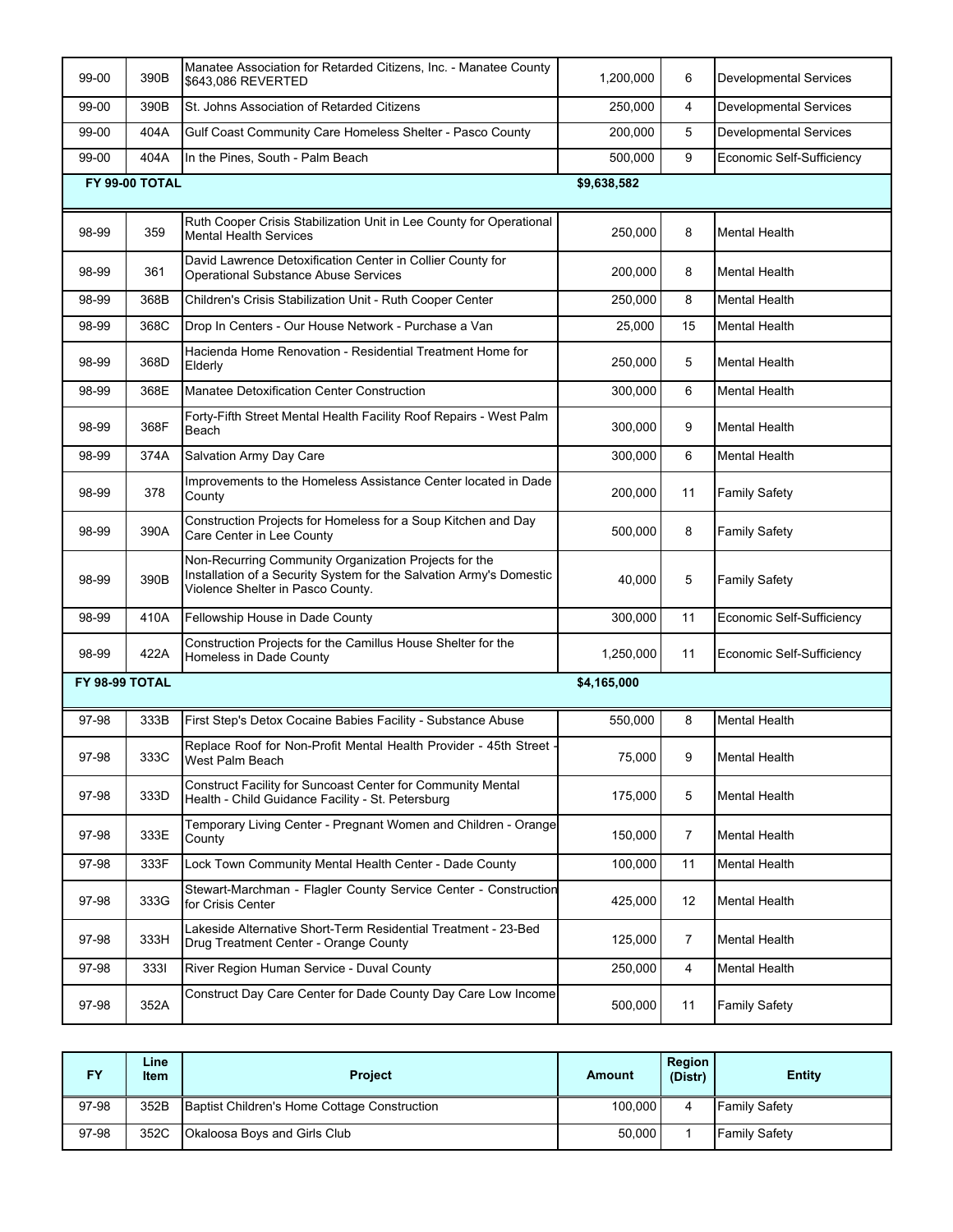| 97-98 | 366A           | Center for Independence of Pasco County Construction                                                                                                                                                                                                                   | 150,000     | 5              | <b>Developmental Services</b>          |
|-------|----------------|------------------------------------------------------------------------------------------------------------------------------------------------------------------------------------------------------------------------------------------------------------------------|-------------|----------------|----------------------------------------|
|       | FY 97-98 TOTAL |                                                                                                                                                                                                                                                                        | \$2,650,000 |                |                                        |
| 96-97 | 319            | Ruskin Community Service Center - South Hillsborough County                                                                                                                                                                                                            | 270,000     | 6              | Administration                         |
|       |                |                                                                                                                                                                                                                                                                        |             |                | Alcohol, Drug Abuse & Mental           |
| 96-97 | 385B           | ACT/Stewart Marchman Joint Facility - Volusia County                                                                                                                                                                                                                   | 550,000     | 12             | Health                                 |
| 96-97 | 385C           | Crisis Stabilization Unit for Personal Enrichment through Mental<br>Health Services - Pinellas County                                                                                                                                                                  | 900,000     | 5              | Alcohol, Drug Abuse & Mental<br>Health |
| 96-97 | 385D           | Mental Health Care Incorporated Capital Improvement Project -<br><b>Hillsborough County</b>                                                                                                                                                                            | 400,000     | 6              | Alcohol, Drug Abuse & Mental<br>Health |
| 96-97 | 386            | Putnam County Crisis Stabilization Unit to Complete Construction<br>of Detoxification and Crisis Stabilization Unit                                                                                                                                                    | 400,000     | 3              | Alcohol, Drug Abuse & Mental<br>Health |
| 96-97 | 386B           | Central Housing and Assessment Center - Orange County<br><b>Community Mental Health</b>                                                                                                                                                                                | 360,000     | $\overline{7}$ | Alcohol, Drug Abuse & Mental<br>Health |
| 96-97 | 386C           | North Broward Crisis Stabilization Unit to replace facility at the<br>South Florida State Hospital                                                                                                                                                                     | 700,000     | 10             | Alcohol, Drug Abuse & Mental<br>Health |
| 96-97 | 405A           | Baptist Children's Home to renovate Bishop Hall - Duval County                                                                                                                                                                                                         | 100,000     | 4              | <b>Children &amp; Families</b>         |
| 96-97 | 419B           | Renovate Resident Rooms - Hope Center of Miami - Dade County                                                                                                                                                                                                           | 150,000     | 11             | <b>Developmental Services</b>          |
| 96-97 | 451B           | County Health Units Construction Renovation - Project WARM in<br>Volusia County                                                                                                                                                                                        | 360,000     | 12             | <b>Health Services</b>                 |
| 96-97 | 451B           | Miami Community Health Center                                                                                                                                                                                                                                          | 200,000     | 11             | Health Services                        |
| 96-97 | 451C           | Health Facilities - Designated for Northshore Hospital Maternal<br>Outreach - Dewey W. Knight Jr. Family Medical Center - Dade<br>County                                                                                                                               | 270,000     | 11             | <b>Health Services</b>                 |
| 96-97 | 451C           | Caridad Health Clinic in Delray Beach - Palm Beach County                                                                                                                                                                                                              | 150,000     | 9              | <b>Health Services</b>                 |
| 96-97 | 451C           | Grants to federally qualified community health centers who are<br>members of a federally funded urban integrated services network<br>and who participate in common quality assurance, purchasing, and<br>information system development, and have demonstrated a need. | 675,000     | 11             | <b>Health Services</b>                 |
|       | FY 96-97 TOTAL |                                                                                                                                                                                                                                                                        | \$5,485,000 |                |                                        |
| 95-96 | 403A           | Crisis Stabilization Unit and Detox Facility - Putnam County                                                                                                                                                                                                           | 500,000     | 3              | Alcohol, Drug Abuse & Mental<br>Health |
| 95-96 | 403A           | Crisis Stabilization Unit - Broward County                                                                                                                                                                                                                             | 500,000     | 10             | Alcohol, Drug Abuse & Mental<br>Health |
| 95-96 | 403A           | Intensive Domicilliary for Chronic Abusers                                                                                                                                                                                                                             | 55,000      | 12             | Alcohol, Drug Abuse & Mental<br>Health |
| 95-96 | 467B           | Isabel Collier Read Health Park in Imokalee                                                                                                                                                                                                                            | 50,000      | 8              | <b>Health Services</b>                 |
|       | FY 95-96 TOTAL |                                                                                                                                                                                                                                                                        | \$1,105,000 |                |                                        |
| 94-95 | 16A            | Health and Social Services Providers and District 11 affected by<br>Hurricane Andrew in Dade County                                                                                                                                                                    | 3,939,697   | 11             | Office of the Secretary                |
| 94-95 | 2089E          | Mental Health Care, Incorporated - Bay Life Project                                                                                                                                                                                                                    | 600,000     | 6              | Alcohol, Drug Abuse & Mental<br>Health |
| 94-95 | 2089F          | Henderson Clinic - New Vistas Day Treatment Facility                                                                                                                                                                                                                   | 853,454     | 10             | Alcohol, Drug Abuse & Mental<br>Health |
| 94-95 | 2089G          | New Horizons Crisis Stabilization Unit                                                                                                                                                                                                                                 | 3,200,000   | 15             | Alcohol, Drug Abuse & Mental<br>Health |
| 94-95 | 2089H          | Miami Mental Health Center                                                                                                                                                                                                                                             | 1,200,000   | 11             | Alcohol, Drug Abuse & Mental<br>Health |
| 94-95 | 20891          | Apalachee Human Services Center, Inc. - Quincy Project                                                                                                                                                                                                                 | 1,000,000   | 2              | Alcohol, Drug Abuse & Mental<br>Health |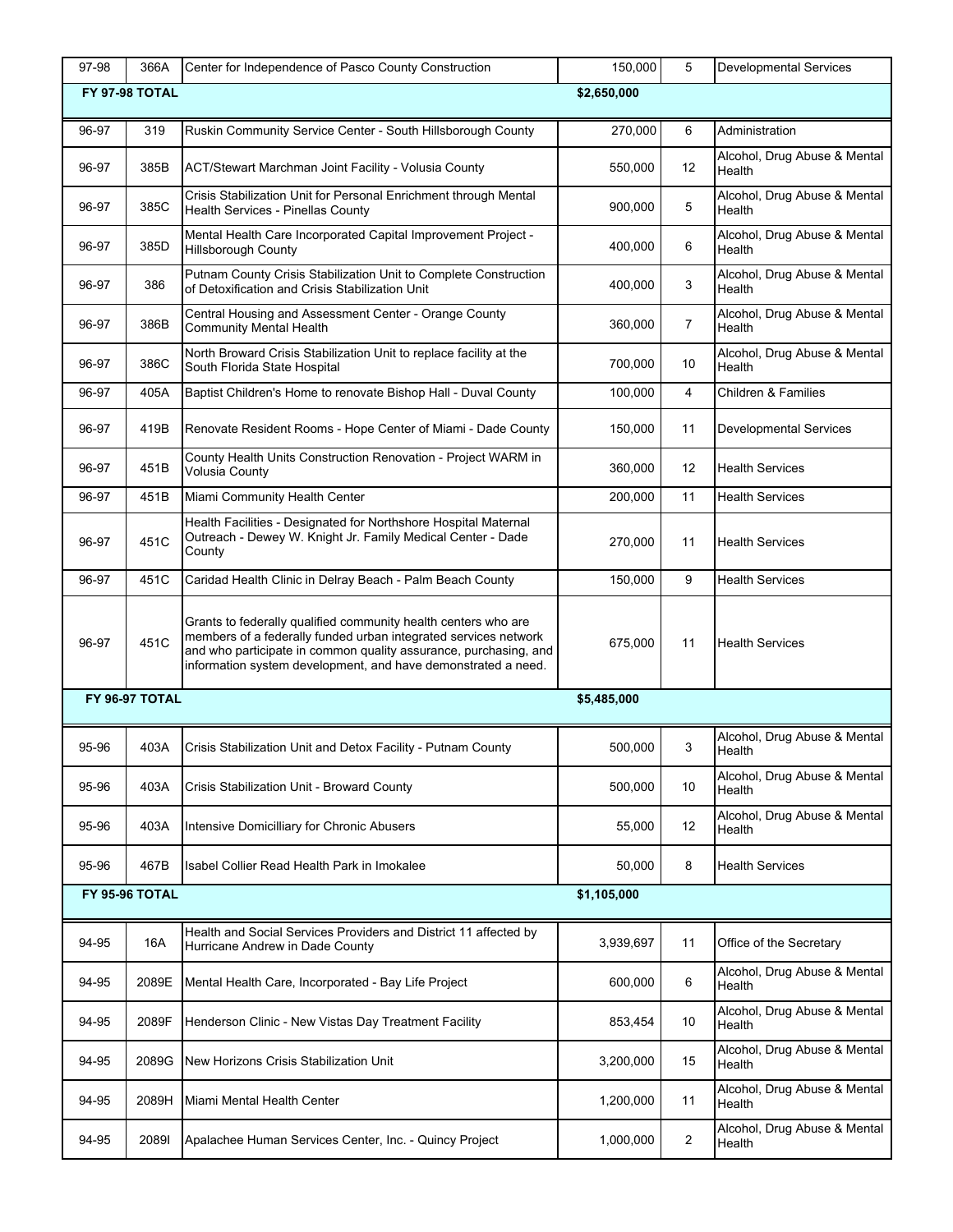| <b>FY</b> | Line<br><b>Item</b> | Project                                                                                                                                                                    | Amount                     | Region<br>(Distr) | <b>Entity</b>                          |
|-----------|---------------------|----------------------------------------------------------------------------------------------------------------------------------------------------------------------------|----------------------------|-------------------|----------------------------------------|
| 94-95     | 2089J               | Increased Mental Health Services for the South Florida State<br><b>Hospital Catchment Area</b>                                                                             | 1,500,000 9, 10, 11 Health |                   | Alcohol, Drug Abuse & Mental           |
| 94-95     | <b>SB68</b>         | Five 20-Bed Addiction Receiving and Mental Health Programs from<br>94-95 Supplemental Appropriations, Substantive Legislation, SB 68<br>to Districts 2, 5, 6, 7, 8, 9, 11  | 100,000                    |                   | Alcohol, Drug Abuse & Mental<br>Health |
| 94-95     | <b>SB68</b>         | 30 Children's Crisis Stabilization Unit Beds for Alcohol, Drug<br>Abuse and Mental Health from 94-95 Supplemental Appropriations<br>Substantive Legislation - 15 districts | 340,909                    | all               | Alcohol, Drug Abuse & Mental<br>Health |
|           | FY 94-95 TOTAL      |                                                                                                                                                                            | \$12,734,060               |                   |                                        |
| 93-94     | 2015                | Redlands Christian Migrant Association                                                                                                                                     | 300,000                    | 8                 | <b>Children &amp; Families</b>         |
| 93-94     | 2015                | Washington County Association for Retarded Citizens                                                                                                                        | 350,000                    | 2                 | Retardation                            |
| 93-94     | 2015                | Children's Home Society of Florida                                                                                                                                         | 500,000                    | 10                | <b>Children &amp; Families</b>         |
| 93-94     | 2015                | Community-Based Services Initiative to Districts 1, 3, 4, 6, 7, 9, 11,<br>12, 13, 14, 15                                                                                   | 2,349,996                  |                   | Interprogram                           |
| 93-94     | 2015                | Short-Term Therapeutic Residential Services to Children with<br>Mental Health and Substance Abuse - Awarded to Harbor<br><b>Behavioral Health Care Institute</b>           | 900,000                    | 5                 | <b>Mental Health</b>                   |
| 93-94     | 16A                 | Hurricane Andrew Recovery and Rebuilding                                                                                                                                   | 15,758,789                 | 11                | Interprogram                           |
| 93-94     | 2015A               | Public Health Units - Liberty City Public Health Unit                                                                                                                      | 3,200,000                  | 11                | <b>Health Services</b>                 |
| 93-94     | 2015A               | Collier Public Health Unit - Imokalee                                                                                                                                      | 2,700,000                  | 8                 | <b>Health Services</b>                 |
|           | FY 93-94 TOTAL      |                                                                                                                                                                            | \$26,058,785               |                   |                                        |
| 92-93     | 16                  | Alban's Day Nursery                                                                                                                                                        | 67,778                     | 11                | Office of the Secretary                |
| 92-93     | 16                  | <b>Association for Retarded Citizens</b>                                                                                                                                   | 124,104                    | 11                | Office of the Secretary                |
| 92-93     | 16                  | <b>Baptist Hospital</b>                                                                                                                                                    | 57,208                     | 11                | Office of the Secretary                |
| 92-93     | 16                  | <b>Big Brothers/Sisters</b>                                                                                                                                                | 48,357                     | 11                | Office of the Secretary                |
| 92-93     | 16                  | Boystown of Florida                                                                                                                                                        | 111,452                    | 11                | Office of the Secretary                |
| 92-93     | 16                  | Catholic Home for Children                                                                                                                                                 | 200,000                    | 11                | Office of the Secretary                |
| 92-93     | 16                  | Children's Home Society of Florida                                                                                                                                         | 200,000                    | 11                | Office of the Secretary                |
| 92-93     | 16                  | Greater Miami Jewish Federation                                                                                                                                            | 200,000                    | 11                | Office of the Secretary                |
| 92-93     | 16                  | Hearing and Speech Center                                                                                                                                                  | 32,865                     | 11                | Office of the Secretary                |
| 92-93     | 16                  | Legal Services/Greater Miami                                                                                                                                               | 47,852                     | 11                | Office of the Secretary                |
| 92-93     | 16                  | Mercy Hospital                                                                                                                                                             | 131,862                    | 11                | Office of the Secretary                |
| 92-93     | 16                  | Miami Cerebral Palsy                                                                                                                                                       | 200,000                    | 11                | Office of the Secretary                |
| 92-93     | 16                  | Miami Mental Health Clinic                                                                                                                                                 | 200,000                    | 11                | Office of the Secretary                |
| 92-93     | 16                  | Montgomery Foundation                                                                                                                                                      | 200,000                    | 11                | Office of the Secretary                |
| 92-93     | 16                  | Pace Center for Girls                                                                                                                                                      | 98,608                     | 11                | Office of the Secretary                |
| 92-93     | 16                  | Parent Resource Center                                                                                                                                                     | 18,990                     | 11                | Office of the Secretary                |
| 92-93     | 16                  | South Miami Hospital in Homestead                                                                                                                                          | 200,000                    | 11                | Office of the Secretary                |
| 92-93     | 16                  | Sunrise Community, Inc.                                                                                                                                                    | 135,000                    | 11                | Office of the Secretary                |
|           | FY 92-93 TOTAL      |                                                                                                                                                                            | \$2,274,076                |                   |                                        |
| 90-91     | 2242A               | Citrus County Abuse Shelter Association, Inc.                                                                                                                              | 30,000                     | 13                | Aging and Adult Services               |
| 90-91     | 2242B               | Oasis Older Adult Services, Inc.                                                                                                                                           | 250,000                    | 6                 | Aging and Adult Services               |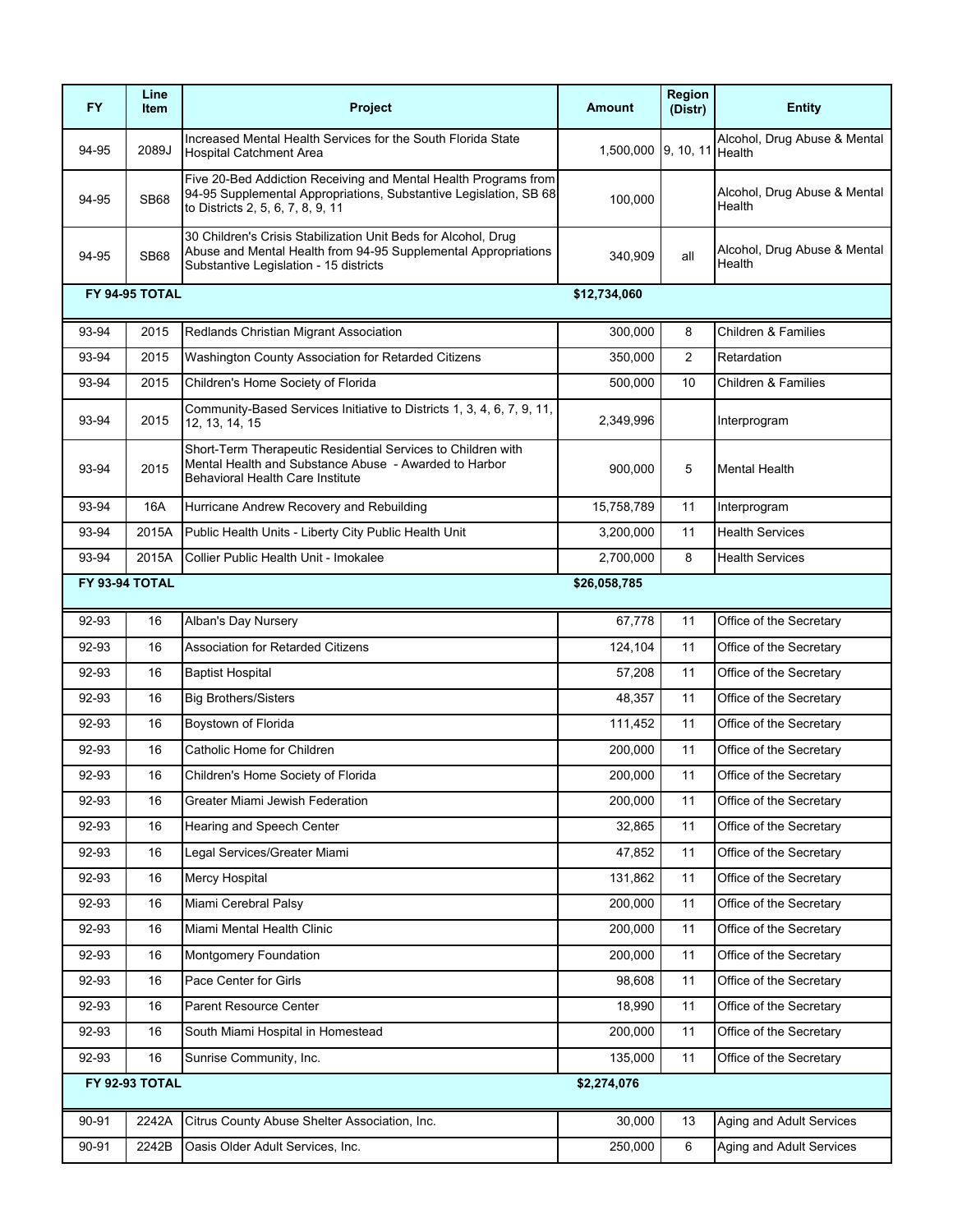| 90-91 | 2242C | Space Coast Association - Physically Handicapped Facility -<br>Construction       | 100,000 |   | Aging and Adult Services |
|-------|-------|-----------------------------------------------------------------------------------|---------|---|--------------------------|
| 90-91 | 2242D | Sunrise of Pasco County, Inc.                                                     | 25.000  | 5 | Aging and Adult Services |
| 90-91 | 2242E | The Spring of Tampa Bay, Inc. - Hillsborough                                      | 60.000  | 6 | Aging and Adult Services |
| 90-91 | 2242F | Construction Grant for Ruth Rales Jewish Family Services Adult<br>Day Care Center | 175.000 | 9 | Aging and Adult Services |
| 90-91 | 2242G | Washington County Council on Aging                                                | 25.000  | 2 | Aging and Adult Services |

| <b>FY</b> | Line<br><b>Item</b> | Project                                                                                                                                                             | <b>Amount</b> | Region<br>(Distr) | <b>Entity</b>                          |
|-----------|---------------------|---------------------------------------------------------------------------------------------------------------------------------------------------------------------|---------------|-------------------|----------------------------------------|
| 90-91     | 2242H               | Mount Sinai Medical Center                                                                                                                                          | 20.000        | 8                 | Aging and Adult Services               |
| 90-91     | 22421               | Outreach, Inc. Adolescent Dependency Center - Lee County                                                                                                            | 681,000       | 3                 | Alcohol, Drug Abuse & Mental<br>Health |
| 90-91     | 2242J               | Operation Par, Inc., Adolescent Substance Abuse Treatment<br>Facility                                                                                               | 400,000       |                   | Alcohol, Drug Abuse & Mental<br>Health |
| 90-91     | 2242K               | Renovation/Repairs/Construction of Children's Residential<br><b>Substance Abuse Treatment Facilities</b>                                                            | 2,364,530     | 11                | Alcohol, Drug Abuse & Mental<br>Health |
| 90-91     | 2242L               | Construction - Miami Mental Health Center CSU                                                                                                                       | 650,000       | 11                | Alcohol, Drug Abuse & Mental<br>Health |
| 90-91     | 2242M               | New Horizons/Treasure Coast - 30-Bed Crisis Stabilization Unit<br>Construction - St. Lucie County REVERTED                                                          | 800,000       | 15                | Alcohol, Drug Abuse & Mental<br>Health |
| 90-91     | 2242N               | Renovations and Equipment - Consumer Drop-In Center - Mental<br><b>Health Association of Dade</b>                                                                   | 40,000        | 11                | Alcohol, Drug Abuse & Mental<br>Health |
| 90-91     | 22420               | Northside Center, Inc. - 32-Bed Psychiatric Hospital - Hillsborough<br>County                                                                                       | 1,400,000     | 6                 | Alcohol, Drug Abuse & Mental<br>Health |
| 90-91     | 2242P               | Human Resources Services/Coastal Recovery Centers, Inc., Crisis<br>Stabilization Unit/Short Term Residential Treatment Construction -<br>Sarasota County - Sarasota | 650,000       | 8                 | Alcohol, Drug Abuse & Mental<br>Health |
| 90-91     | 2242Q               | Facility Acquisition and Renovations - North Florida Mental Health<br>Center - Columbia County                                                                      | 175,000       | 3                 | Alcohol, Drug Abuse & Mental<br>Health |
| 90-91     | 2242R               | Expansion - Kelly Hall Adolescent Residential Treatment Facility -<br>Coastal Recovery Centers, Inc. - Charlotte County                                             | 200,000       | 8                 | Alcohol, Drug Abuse & Mental<br>Health |
| 90-91     | 2242S               | Construction - Crisis Stabilization Unit - 30 Beds - ACT Corporation<br>- Volusia County                                                                            | 900,000       | 12                | Alcohol, Drug Abuse & Mental<br>Health |
| 90-91     | 2242T               | Human Development Center of Pasco County - Children's Mental<br>Health                                                                                              | 150,000       | 5                 | Alcohol, Drug Abuse & Mental<br>Health |
| 90-91     | 2242U               | Facility Acquisition and Renovation - Drug Abuse Comprehensive<br>Coordinating Office, Incorporated - Hillsborough County                                           | 125,700       | 6                 | Alcohol, Drug Abuse & Mental<br>Health |
| 90-91     | 2242V               | New Mental Health Facility - St. Lucie County                                                                                                                       | 150,000       | 15                | Alcohol, Drug Abuse & Mental<br>Health |
| 90-91     | 2242W               | Renovations Phase II - Suncoast Center for Community Mental<br>Health, Inc. - Pinellas County                                                                       | 250,000       | 5                 | Alcohol, Drug Abuse & Mental<br>Health |
| 90-91     | 2242X               | Renovations to Group Home - Fellowship House - Dade County                                                                                                          | 126,200       | 11                | Alcohol, Drug Abuse & Mental<br>Health |
| 90-91     | 2242Y               | Construction Detoxification Stabilization Facility - Citrus Mental<br>Health Center - Marion County                                                                 | 350,000       | 13                | Alcohol, Drug Abuse & Mental<br>Health |
| 90-91     | 2242Z               | Complete Construction - Women's Center - Help Centers, Inc. -<br>Duval County                                                                                       | 150,000       | 4                 | Alcohol, Drug Abuse & Mental<br>Health |
| 90-91     | 2242AA              | Complete Office Construction - Lee Mental Health Center, Inc.                                                                                                       | 175,000       | 8                 | Alcohol, Drug Abuse & Mental<br>Health |
| 90-91     |                     | 2242AB Broward Addiction Rehabilitation Center                                                                                                                      | 300,000       | 10                | Alcohol, Drug Abuse & Mental<br>Health |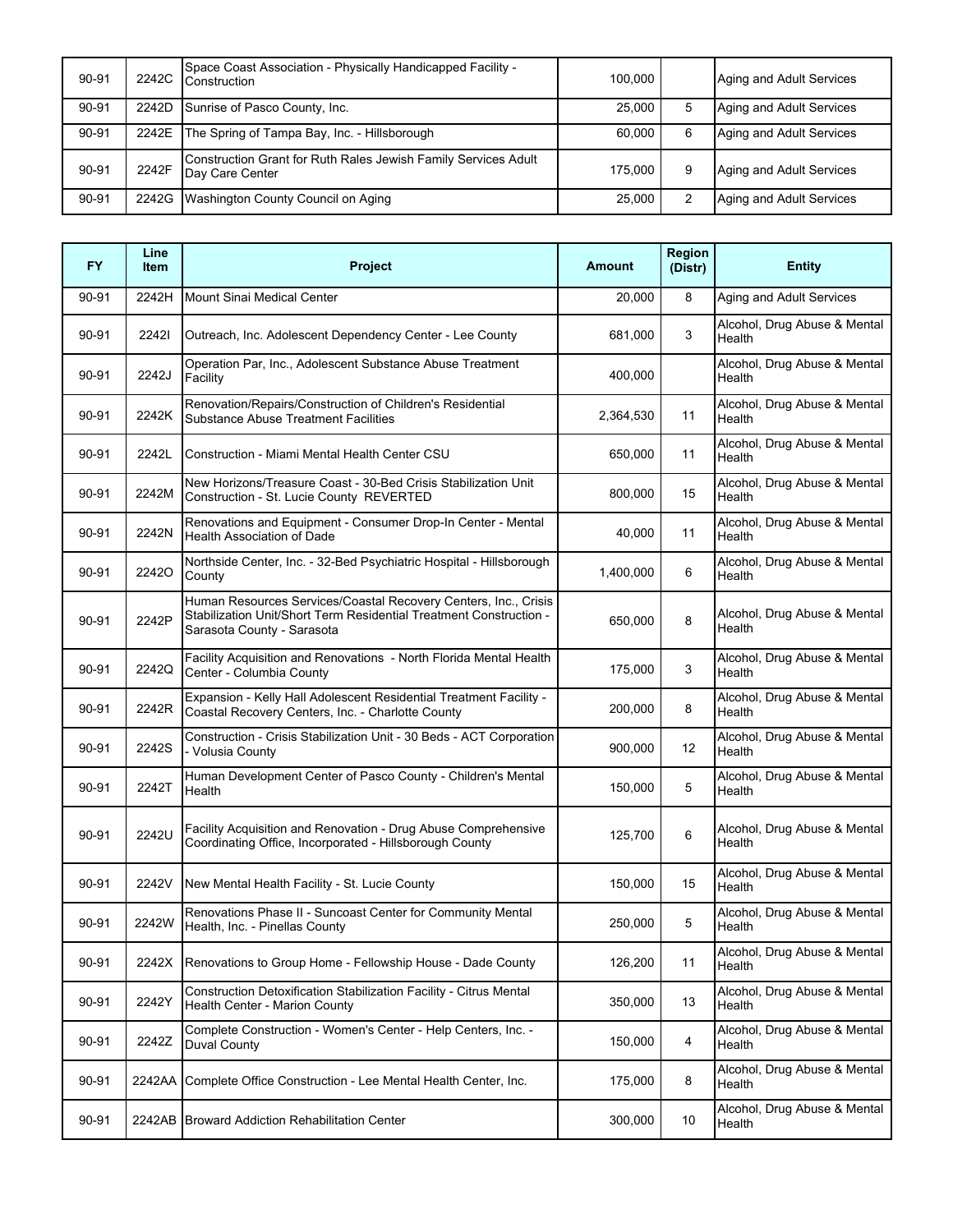| 90-91 | 2242AC County | Transitional Halfway Facility - Center for Drug-Free Living - Orange                                   | 50,000  | 7              | Alcohol, Drug Abuse & Mental<br>Health        |
|-------|---------------|--------------------------------------------------------------------------------------------------------|---------|----------------|-----------------------------------------------|
| 90-91 |               | Emergency Back-Up Generator - Mental Health Services of Orange<br>2242AD County, Inc.                  | 35,000  | $\overline{7}$ | Alcohol, Drug Abuse & Mental<br>Health        |
| 90-91 |               | Furnishings - Woman's Drug Rehabilitation Facility - Temporary<br>2242AE Living Center - Orange County | 60,000  | $\overline{7}$ | Alcohol, Drug Abuse & Mental<br>Health        |
| 90-91 |               | 2242AF Expansion of Current Facility - Spectrum House - Dade County                                    | 75.000  | 11             | Alcohol, Drug Abuse & Mental<br>Health        |
| 90-91 |               | Program to Aid Drug Abusers (PAD), Inc. -<br>2242AG Construction/Renovation Youth Camp - Polk County   | 90,000  | 14             | Alcohol, Drug Abuse & Mental<br><b>Health</b> |
| 90-91 |               | 2242AH Passageway Residence - Dade County, Inc. - Construction Debts                                   | 75.000  | 11             | Alcohol, Drug Abuse & Mental<br>Health        |
| 90-91 | 2242AI        | North Miami Mental Health Center - Construction Children's<br>ShortTerm Residential Treatment Program  | 200,000 | 11             | Alcohol, Drug Abuse & Mental<br>Health        |
| 90-91 | 2242AJ        | Drug Counseling/Construction - Serenity House                                                          | 75,000  | 8              | Alcohol, Drug Abuse & Mental<br>Health        |

| <b>FY</b> | Line<br><b>Item</b> | Project                                                                    | <b>Amount</b> | Region<br>(Distr) | <b>Entity</b>                       |
|-----------|---------------------|----------------------------------------------------------------------------|---------------|-------------------|-------------------------------------|
| 90-91     |                     | 2242AK Boys/Girls Club of Palm Beach                                       | 300,000       | 9                 | Children, Youth and Families        |
| 90-91     | 2242AL              | Four-C Child Care Facility - Orange County                                 | 75.000        | $\overline{7}$    | Children, Youth and Families        |
| 90-91     |                     | 2242AM Allapattah Child Care Facility - Dade County                        | 300,000       | 11                | Children, Youth and Families        |
| 90-91     | 2242AN              | Hands In Action/Manos En Accion Children's Center - Dade County            | 50,000        | 11                | Children, Youth and Families        |
| 90-91     | 2242AO              | Accepting Commitment To Self Help Enablement Center - Palm<br>Beach County | 100,000       | 9                 | Children, Youth and Families        |
| 90-91     | 2242AP              | Children's Home Society Emergency Shelter - Broward County                 | 150.000       | 10                | Children, Youth and Families        |
| 90-91     |                     | 2242AQ Police Athletic League Youth Programs Facility - Broward County     | 250,000       | 10                | <b>Children. Youth and Families</b> |
| 90-91     |                     | 2242AR Safe Harbor North Runaway Center                                    | 160,000       | 9                 | Children, Youth and Families        |
| 90-91     |                     | 2242AS Sarasota County Runaway Shelter                                     | 150,000       | 8                 | Children, Youth and Families        |
| 90-91     | 2242AT              | Great Oaks Village - Orange County                                         | 175,000       | $\overline{7}$    | Children, Youth and Families        |
| 90-91     | 2242AU              | <b>Pinellas Marine Institute</b>                                           | 70.000        | 5                 | Children, Youth and Families        |
| 90-91     | 2242AV              | Juvenile Assessment Center - Broward County                                | 175,000       | 10                | Children, Youth and Families        |
| 90-91     |                     | 2242AW New Life Dwelling Center                                            | 35.000        | 6                 | Children, Youth and Families        |
| 90-91     |                     | 2242AX Youth and Families Alternatives                                     | 135,000       | 5                 | Children, Youth and Families        |
| 90-91     |                     | 2242AY Dade Marine Institute                                               | 75,000        | 11                | Children, Youth and Families        |
| 90-91     | 2242AZ              | Allapattah - Wynwood Child Care Facility Construction                      | 150,000       |                   | Children, Youth and Families        |
| 90-91     | 2242BA              | Young Men's Christian Association (YMCA) Activity Center -<br>Hollywood    | 250,000       | 10                | Children, Youth and Families        |
| 90-91     | 2242BB              | Redlands Christian Migrant Association Building                            | 175,000       | 8                 | Children, Youth and Families        |
| 90-91     | 2242BC              | Richard L. Wilson Youth Center - Duval County                              | 50.000        | $\overline{4}$    | Children, Youth and Families        |
| 90-91     | 2242BD              | Life Concepts Vocational Workshop Building                                 | 150,000       |                   | <b>Developmental Services</b>       |
| 90-91     | 2242BE              | Leon Association for Retarded Citizens, Inc., Lake House<br>Replacement    | 90,000        | 2                 | <b>Developmental Services</b>       |
| 90-91     | 2242BF              | Osceola Association for Retarded Citizens., Inc.                           | 75,000        | $\overline{7}$    | <b>Developmental Services</b>       |
| 90-91     |                     | 2242BG Association of Retarded Citizens, Inc. - Lee County                 | 300.000       | 8                 | <b>Developmental Services</b>       |
| 90-91     | 2242BH              | Lake County Association for Retarded Citizens - Pre-school                 | 100,000       | 13                | <b>Developmental Services</b>       |